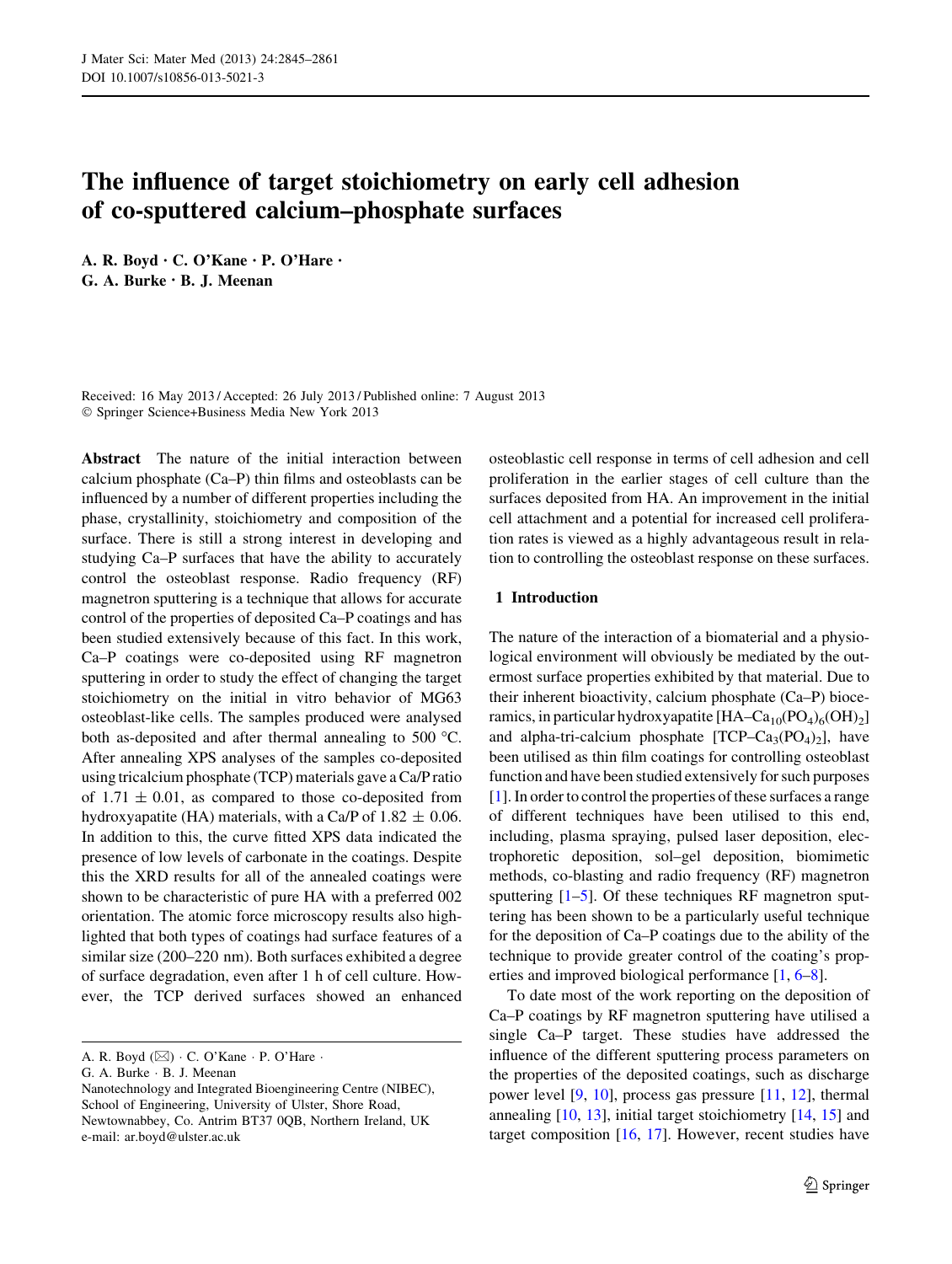demonstrated how co-sputtering from two targets could be successfully applied to produce silicon [\[18](#page-16-0)], zirconia [\[19](#page-16-0)], tantalum [[20\]](#page-16-0) or silver [[21\]](#page-16-0) doped HA surfaces. Further studies have also examined how co-sputtering from three HA targets can influence the properties of the resultant surfaces and their potential biofunctionality with associated annealing of the coatings [\[6,](#page-15-0) [13\]](#page-16-0). Other work has examined the influence of the process gas pressure on the properties of co-deposited Ca–P surfaces [\[11](#page-15-0)]. Despite this there relatively few other reports available on the utilisation of multiple Ca–P targets to co-sputter coatings with the appropriate surface functionality and there is a deficit of knowledge and understanding in this regard. Some earlier studies, albeit using a single target, have examined the influence of target stoichiometry on the properties of the resultant coatings [[15\]](#page-16-0), but to date the co-deposition of such materials has not been addressed in any great detail in the literature [[14,](#page-16-0) [22\]](#page-16-0). Several other studies have investigated the in vitro and in vivo performance of sputter deposited coatings from single target sputtering systems, whereby the target stoichiometry has been the principle matter of interest [\[23](#page-16-0)]. However, to the best knowledge of the authors there are no published studies which have examined the in vitro performance of co-sputtered Ca–P coatings from targets of different stoichiometry. Therefore, the present work was undertaken in order to study the codeposition of Ca–P coatings from multiple targets of different stoichiometries and report on their potential utility for controlling osteoblast function, in vitro. In particular, the influence of the target stoichiometry on the properties of Ca–P coatings produced at a low discharge power level (150 W) was investigated. A low discharge power level was chosen for this study as the quality and consistency of the targets used could be guaranteed throughout the sputter deposition runs. All of the coatings produced were characterised in the as-deposited (AD) state and after post deposition annealing (PDA) at  $500 °C$  using fourier transform infrared spectroscopy (FTIR), X-ray diffraction (XRD), X-ray photoelectron spectroscopy (XPS), atomic force microscopy (AFM) and stylus profilometry. Early cell adhesion events were also studied, in vitro, to screen the initial interactions of osteoblast-like cells with the different surfaces produced. This study represents one of the first attempts to study the effects of stoichiometry on the initial in vitro behavior of co-deposited Ca–P materials.

# 2 Materials and methods

For this study, titanium was initially sputter deposited onto silicon substrates to provide a normalised polycrystalline titanium surface. Subsequently, Ca–P coatings were deposited onto these polycrystalline titanium layers and

Table 1 Details of the different Ca–P precursor powders

| Material name | Chemical formula                   | Theoretical Ca/P ratio |
|---------------|------------------------------------|------------------------|
| HA            | $Ca_{10}(PO_4)_6OH_2$              | 1.67                   |
| <b>TCP</b>    | Ca <sub>3</sub> (PO <sub>4</sub> ) | 1.5                    |

thermally annealed after deposition. The calcium phosphate powders to be sputter deposited were hydroxyapatite  $[HA–Ca<sub>10</sub>(PO<sub>4</sub>)<sub>6</sub>(OH)<sub>2</sub>$  (Plasma Biotal Captal-R)], and alphatricalcium phosphate  $[TCP–Ca<sub>3</sub>(PO<sub>4</sub>)<sub>2</sub>$  (Sigma Aldrich Ltd.)] as detailed in Table 1.

# 2.1 Substrate preparation

Coupons of silicon  $(15 \text{ mm} \times 15 \text{ mm} \times 1 \text{ mm})$  were twice sonicated for 10 min consecutively in acetone, isopropyl alcohol and distilled de-ionised water. The abraded coupons were then dried thoroughly in a convection oven at 70  $\degree$ C for 12 h. The surface of the silicon coupons was then coated with a polycrystalline titanium interlayer in order to provide a reproducible substrate surface.

#### 2.2 Sputtering procedure

RF magnetron sputtering was performed using a cluster of three high vacuum Torus 3 M sputtering sources in a custom designed system (Kurt J. Lesker Ltd., USA) each operating with a 13.56 MHz RF generator and an impedance matching network (Huettinger, GmbH, Germany). The operational parameters for the creation of the titanium interlayer on the silicon substrates and the different Ca–P coatings deposited thereon are detailed in Table [2](#page-2-0) [[6](#page-15-0), [15](#page-16-0), [22\]](#page-16-0). After sputter deposition, the Ca–P coatings were thermally annealed. The samples were subjected to a ramp rate of 5 °C/min to 500 °C (from room temperature) with a soak time of 2 h and a ramp rate of 5  $\degree$ C/min back down to room temperature.

## 2.3 Characterisation of the Ca–P coatings

FTIR spectroscopy of the samples was carried out using a BIORAD FTS 3000MX Excalibur series instrument with a PIKE diffuse reflectance infrared fourier transform spectroscopy (DRIFTS) accessory [\[6](#page-15-0), [15](#page-16-0), [22](#page-16-0)]. Curve fitting of the FTIR spectra was performed with Origin software (version 8.0). Spectra were baseline corrected and fitted using a Gaussian-Lorenztian function. XRD of the samples was carried using a Bruker D8 Discover Diffractometer fitted with a Gobel Mirror. A Cu Ka X-ray radiation  $(\lambda = 1.540 \text{ Å})$  source was employed. For the grazing incidence angle XRD studies of the Ca–P coatings on the titanium coated silicon substrates the tube angle was set to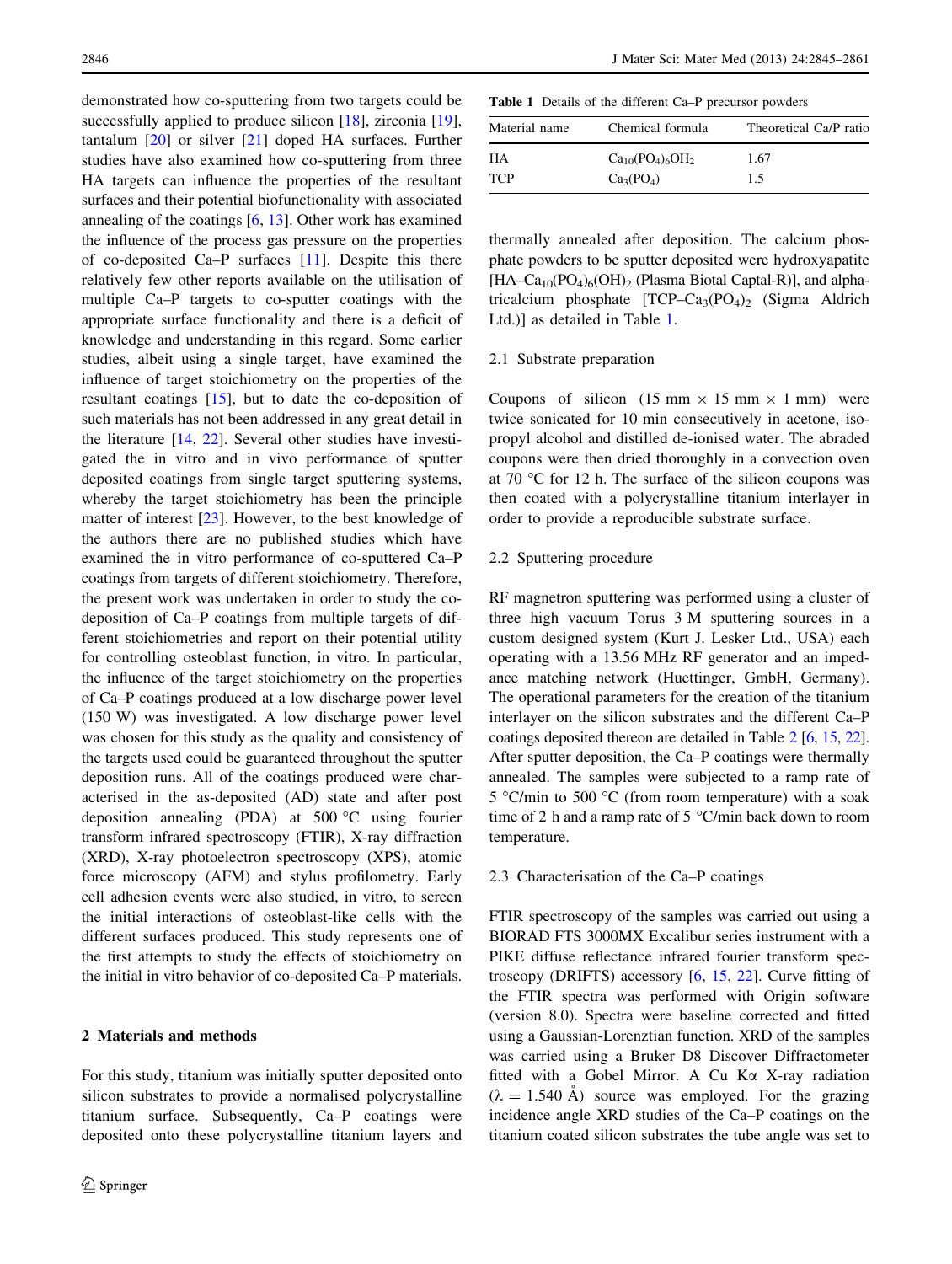<span id="page-2-0"></span>Table 2 Operational parameters employed during sputter deposition

|                     |                     | TCP coating         |
|---------------------|---------------------|---------------------|
| 0.00006             | 0.00007             | 0.00007             |
| Argon (99.999 $%$ ) | Argon (99.999 $%$ ) | Argon (99.999 $%$ ) |
| 200                 | 150                 | 150                 |
| 4.4                 | 3.3                 | 3.3                 |
| 2                   | 2                   | 2                   |
| $18 - 22$           | $18 - 20$           | $18 - 20$           |
| 100                 | 100                 | 100                 |
|                     | 10                  | 10                  |
| 750                 | 288                 | 295                 |
|                     |                     |                     |

 $0.75^{\circ}$  [\[6](#page-15-0), [15,](#page-16-0) [22\]](#page-16-0). XPS of the samples were carried out using a Kratos Axis Ultra DLD spectrometer. Spectra were recorded by employing monochromated Al Ka X-rays  $[hv = 1,486.6$  electron volts (eV)]. Sample charging effects on the measured BE positions were corrected by setting the lowest BE component of the C1s spectral envelope to 285.0 eV, i.e. the value generally accepted for adventitious carbon surface contamination. Photoelectron spectra were further processed by subtracting a linear background and using the peak area for the most intense spectral line of each of the detected elemental species to determine the % atomic concentration. Three areas were analysed for each sample [\[6](#page-15-0), [15,](#page-16-0) [22](#page-16-0)]. The surface topography of the samples was evaluated using a Digital Instruments Dimension 3,000 scanning probe microscope (SPM). The images were collected and subjected to minimal computational manipulation, allowing only for a tilt removal [[6,](#page-15-0) [15](#page-16-0), [22](#page-16-0)]. The coating thickness of the titanium layers and the Ca–P coatings were determined using a Dektak 8 stylus profilometer (Veeco Instruments Inc., USA). Measurements were taken across 10 step height positions on each sample created by masking the substrates with aluminium foil prior to deposition in the sputtering system [\[6](#page-15-0), [15](#page-16-0), [22](#page-16-0)].

## 2.4 In vitro testing of the Ca–P coatings

# 2.4.1 Cell culture

The MG-63 cells which were used in this study are an immortalised cell line derived from the osteosarcoma of a 14 year old male (American Type Culture Collection, Rockville, MD, USA). Cells were cultured in minimum essential medium (MEM) supplemented with 10 % foetal calf serum and antibiotic/antimycotic (penicillin G sodium 100 U/ml, streptomycin 100 μg/ml, amphotericin B 0.25  $\mu$ g/ml, (PAA Laboratories GmbH, Austria) in 75 cm<sup>3</sup> Nunc tissue culture flasks. Cells were maintained in a humidified atmosphere with 5 %  $CO<sub>2</sub>$  at 37 °C and were sub-cultured several times at the point of confluence using 0.25 % Trypsin ethylenediaminetetraacetic acid (EDTA).

# 2.5 Cell attachment

The nature of the MG-63 cell attachment to the various sample types was determined using the crystal violet staining assay of cells in culture. Cells were seeded onto the samples at a concentration of  $1 \times 10^5$  cells/cm<sup>2</sup> and allowed to adhere during incubation at 37 °C in 5 %  $CO<sub>2</sub>$ for 2 h. Samples were then washed in phosphate buffered saline (PBS) to remove non-adherent cells and then fixed and permeabilised in ice-cold methanol for 20 min. A further wash with PBS l was performed for 20 min and adherent cells were stained with 0.5 % crystal violet solution (Sigma-Aldrich, UK) containing 20 % methanol for 30 min. The cells were subsequently de-stained by three consecutive light washes with DI water, followed by elution of the residual crystal violet with 10 % acetic acid for 30 min under gentle agitation. The absorbance, measured as optical density (OD), of the eluted solutions was measured in an ELISA plate reader (Tecan Sunrise, Tecan, Austria) at a wavelength of 570 nm with a background absorbance value measured at 650 nm. The OD values obtained correlate directly with cell number and provided a standardisation of cell numbers between experimental wells, as well as comparing values between sample types.

## 2.6 Cell viability

The proliferation of osteoblastic cells on sputter deposited surfaces in vitro is a good indication of the osteoconductive properties of the surface coating. In that regard, the varied surfaces were comparatively analysed using the MTT (3-(4,5-dimethylthiazol-2-Yl)-2,5-diphenyltetrazolium bromide) cell viability assay. The principle behind this assay relies on the conversion of the yellow MTT reagent to purple, insoluble formazan crystals by mitochondrial dehydrogenases of actively respiring cells. The formazan crystals are then solubilised, with the resulting purple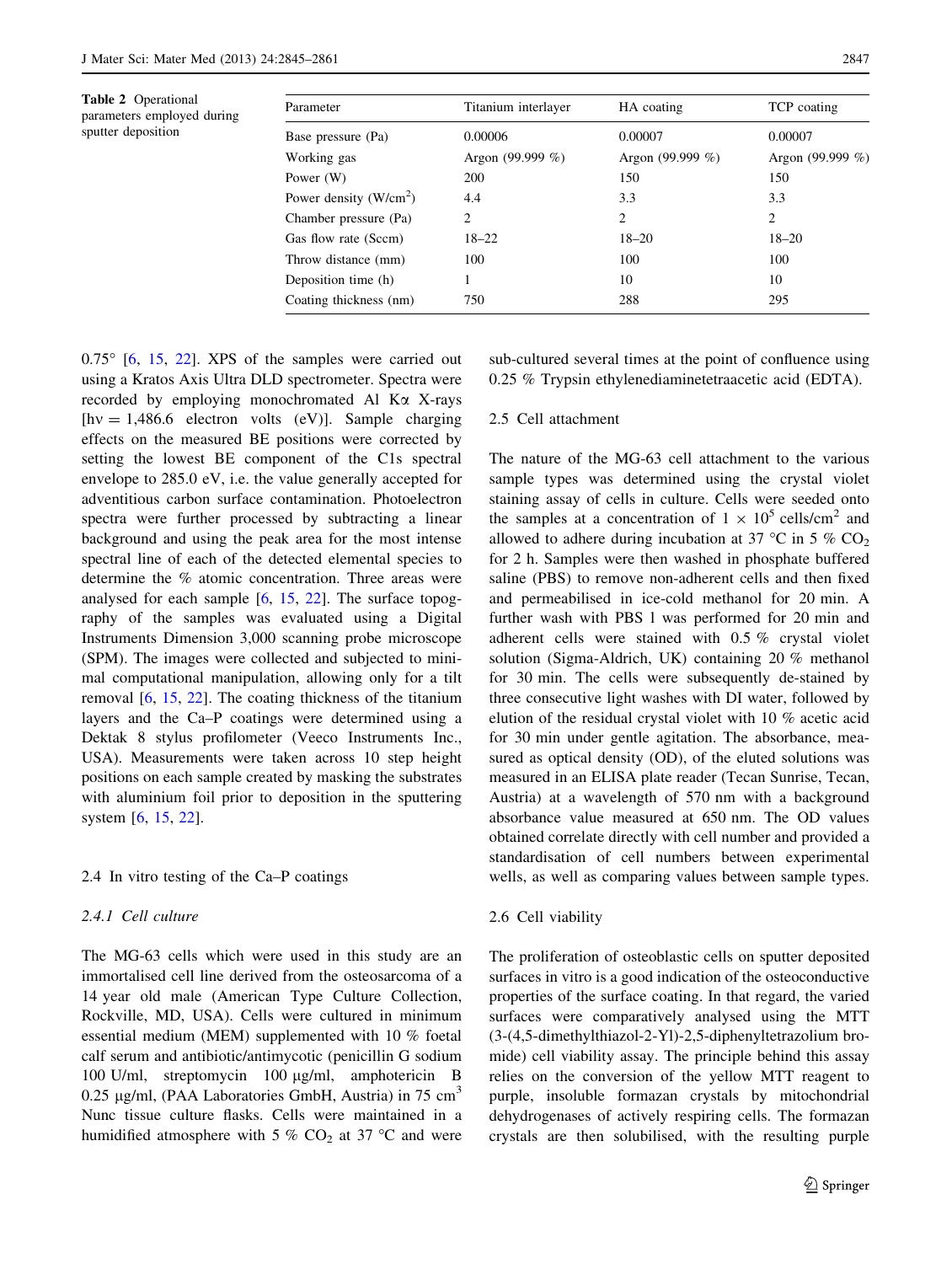solution optically measured using an absorbance plate reader. The increase in OD is proportional to the number of metabolically active cells. Cells were seeded onto the samples at a concentration of  $1 \times 10^5$  cells/cm<sup>2</sup> and cultured on the samples over a period of 7 days, as described previously. Cell viability was determined using a commercial MTT assay (MTT assay kit, Sigma-Aldrich, UK). The MTT assay reagent was prepared as a 5 mg/ml stock solution in PBS, sterilised by Millipore filtration, and stored under complete darkness. At each sampling timepoint, an aliquot of the MTT stock solution (10 % of total volume) was added to each well of a six well plate containing the samples. After 3 h incubation at 37 °C in 5 % CO<sub>2</sub>, 200 µl of MTT solvent (4 mM HCl, 0.1 % NP-40 in isopropanol) (Sigma-Aldrich, UK) was added to dissolve the formazan crystals. The solution was gently agitated for 15 min on a shaker plate to ensure complete dissolution of the formazan crystals. The OD of the resultant formazan solutions was read by an absorbance plate reader (Tecan Sunrise, Tecan, Austria) at 570 nm, with the background absorbance value measured at 650 nm. The absorbance values recorded were determined to be proportional to the number of cells attached to the membrane surface in each case.

# 2.7 Cell morphological analysis

The MG-63 cells were seeded onto each of the sputter deposited sample substrates at a cell density of  $5 \times 10^5$ cells/cm<sup>2</sup> in 6-well plates and were incubated for 30, 60 min, 4 and 24 h. After cell culture, the samples were gently rinsed with PBS to remove any unattached cells and fixed in a modified Karnovsky's fixative (2 % paraformaldehyde/2 % glutaraldehyde in PBS) for 1 h. The samples were then rinsed again in PBS and post-fixed in 1 % osmium tetroxide. A further rinse cycle with PBS was repeated three times before the specimens were dehydrated in an alcohol series (20, 30, 50, 70, 80, 90, 95 % ethanol for 15 min each, and then three times in 100 % ethanol for 15 min). After post fixation, the samples were chemically dried in ethanol:hexamethyldisilizane (HMDS) in a 1:1 ratio for 30 min, and finally 100 % HMDS for 1 h. Samples were then left to air dry in a laminar flow extraction hood overnight.

Prior to SEM analysis, the insulating nature of the samples surfaces required thin sputter coated, conductive layer in order to reduce surface charging effects. This was achieved by using a Emitech K500X SEM preparation sputter system. SEM was then able to image the substrate topography of the samples and examine the subsequent cell morphology. Images which illustrate the observed biological response to the varied Ca–P surfaces were acquired using the Hitachi S-3,200 N variable pressure SEM.

Acquisition of appropriate quality images of the attached and fixed cells on the Ca–P coatings was achieved with an accelerating voltage of 5 kV. A working distance of 16 mm and a chamber pressure of  $\sim$  100 Pa were maintained during analysis.

# 2.8 Vinculin focal adhesion labelling using immunocytochemistry

The nature of the physical contact between a cell and a given surface are mediated by focal adhesions. These focal adhesion points result from a condensation of several cytoskeletal proteins on the exterior cellular membrane and maintain a secure attachment of the cell to the surface. As previously mentioned, the appropriate adherence of a cell the material surface is a fundamental requirement for normal cell function. Therefore, the evaluation of focal adhesion contacts is an effective approach to determine the potential functionality of a surface in terms of expressing a desirable cell-surface response. Vinculin has been demonstrated as one of the main constituent proteins within such focal adhesion contacts of osteoblastic cells. In this regard, the immunofluorescent staining of this protein can be used as a clear route to determine the degree of effective cell attachment on a surface.

The MG-63 cells were cultured on the varied surfaces as detailed previously. At 60 min and 24 h of cell culturing, the media in the sample well was removed and the cells were rinsed twice in PBS. Adhered cells were then fixed to the surface in 4 % paraformaldehyde in 0.1 M phosphate buffer (4 g in 100 ml) for 20 min at room temperature. A further wash in PBS was conducted before a 15 min period of incubation in 1 % bovine serum albumin (BSA: 1 g in 100 ml of PBS). This blocks all binding proteins and subsequently increases the specificity of vinculin antibody binding. Vinculin primary antibody raised in mouse (Sigma, UK) was diluted in 1 % BSA, (dilution 0.15 % respectively) with 200 µl added to each sample for 1 h at room temperature to allow binding of the vinculin protein present. Finally all samples were washed three times in PBS before the fluorescent secondary antibody anti-mouse raised in goat (Sigma, UK) was added in the same concentration and allowed to take effect for 1 h at room temperature. In addition, to allow the fluorescent visualisation of the cell nuclei, the cells which were attached to the sample surface were counterstained with  $50 \mu$ g per ml DAPI dihydrochloride fluorescent dye (Invitrogen, UK), for 2 min. Finally, a drop of Vectashield mounting medium (Vector Laboratories, UK) was added to each sample with a glass coverslide positioned on top of each surface. The edges of the samples were then sealed with a clear nail varnish to prevent samples from drying out. Cell morphology and fluorescence from sites of the fixed cells were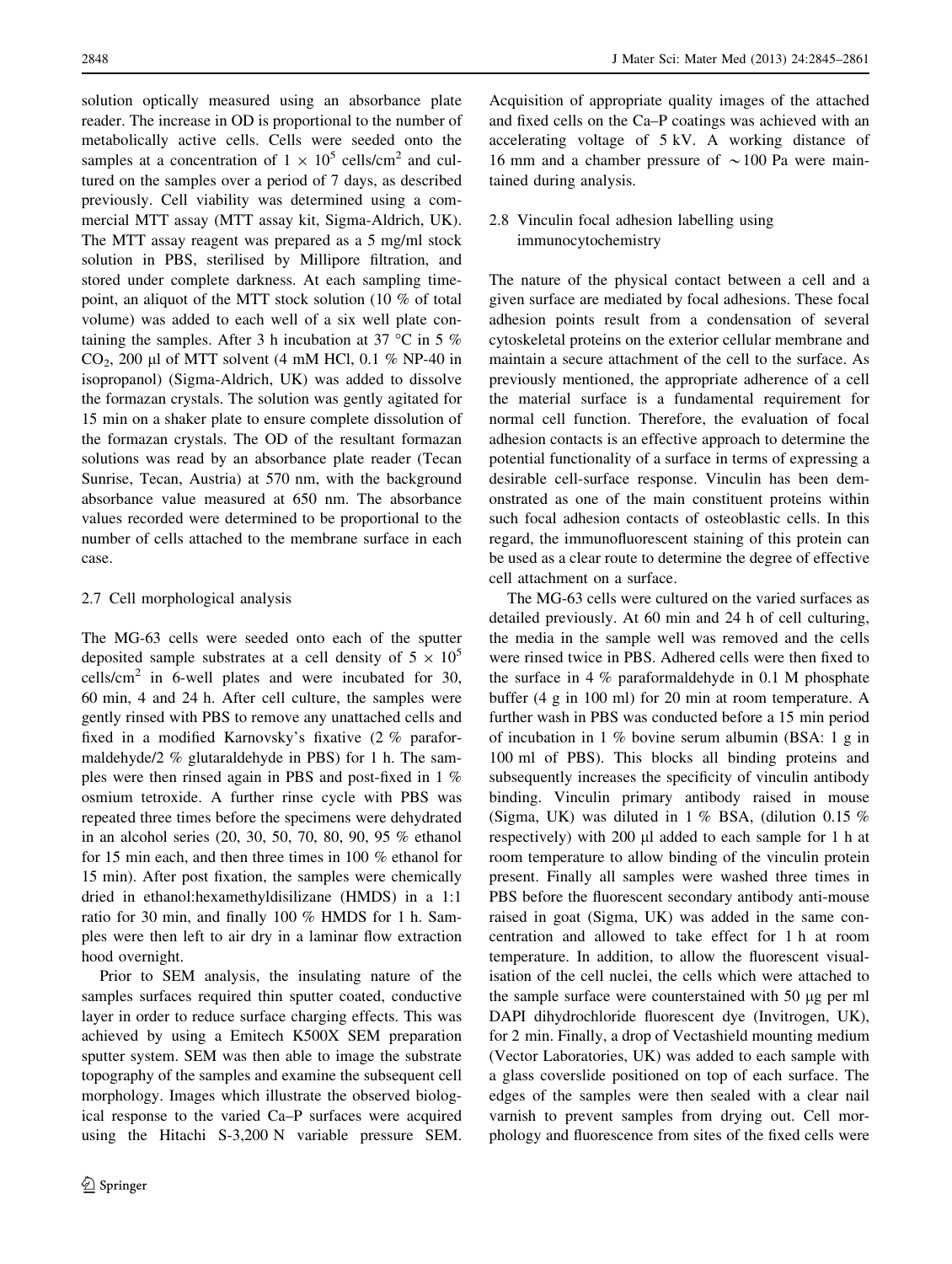imaged by a Zeiss LSM5 laser scanning confocal microscope (LSCM). Vinculin focal adhesions were imaged using a 488 nm laser (activating a green fluorescence) and the DAPI stained nuclei were visualised using a 405 nm blue diode (activating a blue fluorescence). A  $20 \times$  objective lens was used to obtain focused images of the cellsurface interactions across three random regions per sample.

#### 2.9 Statistical analysis

All data during cell biology studies were reported as the mean  $\pm$  standard deviation values. A one-way analysis of variance (ANOVA) has then been applied to test for statistically significant differences between the sample types with a value of  $P < 0.05$  considered to be statistically significant. The Bonferroni multiple test comparison test was applied to compare values between successive pairs of sample types with the relevant outputs reported. All statistical analysis was performed using GraphPad Prism Version 3.0 software.

# 3 Results and discussion

# 3.1 Characterisation of the Ca–P precursor powders

The properties of the HA and TCP precursor powder were characterized using FTIR, XRD and XPS to determine the nature of the material prior to its use as a target for the sputter deposition of Ca–P coatings. These results have been described previously [[24,](#page-16-0) [25\]](#page-16-0). From these findings it is clear that purity, crystallinity and stoichiometry of the HA and the TCP starting materials were as expected and confirmed the presence of pure HA and TCP.

#### 3.2 Characterisation of the Ca–P coatings

The coatings produced from the HA and TCP targets were analysed using FTIR, XRD, XPS, stylus profilometry and AFM to assess the surface properties, both before and after thermal annealing at 500  $^{\circ}$ C.

## 3.3 FTIR

The properties of the Ca–P coating deposited From the HA targets and TCP targets prior to annealing are largely similar to one another and identical to FTIR results reported previously by the authors (not shown here) [[24,](#page-16-0) [25\]](#page-16-0). After annealing to 500  $^{\circ}$ C the coatings produced from the HA targets were more indicative of HA, as shown in Fig. 1a. Well resolved P–O stretching vibrations were



Fig. 1 FTIR Spectra for Ca–P coatings from  $a$  HA targets and  $b$  TCP targets

observed as expected between  $1,100$  and  $950$  cm<sup>-1</sup>. O-P-O bending vibrations are also present between 620 and 560 cm<sup>-1</sup>. Hydrogen phosphate bands  $(HPO<sub>4</sub><sup>2–</sup>)$  can also be observed at 1,126, 1,146 and 584 cm<sup>-1</sup> [[22\]](#page-16-0). It is worth noting that the  $HPO<sub>4</sub><sup>2–</sup>$  band at 1,148 cm<sup>-1</sup> is much more prominent in the TCP derived surface than the HA derived surface, as observed in Fig. [2](#page-5-0). Curve-fitting of these results was performed to better understand the functional group bonding in these coatings. Component fitting of both phosphate related IR regions of these spectra (950–1,200 and  $500-650$  cm<sup>-1</sup>) is presented in Fig. [2](#page-5-0)a, b, with the accompanying tabulated component information detailed in Table [3](#page-6-0). A very weak O–H librational band is observed around  $630 \text{ cm}^{-1}$  as a weak shoulder with a further peak associated with O-H groups observed at  $3,543$  cm<sup>-1</sup>. This peak may be associated with loosely bound O–H groups, or disordered water molecules trapped within the film [\[26](#page-16-0), [27\]](#page-16-0). No peaks indicative of O–H stretching normally associated with HA are present at  $\sim$ 3,570 cm<sup>-1</sup>. The absence of strong OH functional groups, commonly observed at  $\sim 630$  and 3,570 cm<sup>-1</sup>, indicate a degree of dehydroxylation within the Ca–P crystal structure deposited from the HA targets under the conditions employed here. For the coatings deposited from the TCP target (as observed in Figs. 1b, [2](#page-5-0)c, d; Table [3](#page-6-0), the results are largely similar. However, a number of key differences are observed. In particular, the  $HPO<sub>4</sub><sup>2–</sup>$  peak at 1,148 cm<sup>-1</sup> is of a greater intensity than that observed for the coatings deposited from the HA targets. In addition, the P–O stretch observed at  $1,023$  cm<sup>-1</sup> is also of greater intensity than the corresponding peak in the HA derived coatings. The O–H librational band observed at  $628 \text{ cm}^{-1}$  also appears as a much more prominent shoulder in the TCP derived surface. However, there is still a distinct lack of an O–H stretching peak in the TCP derived coating indicating that this coating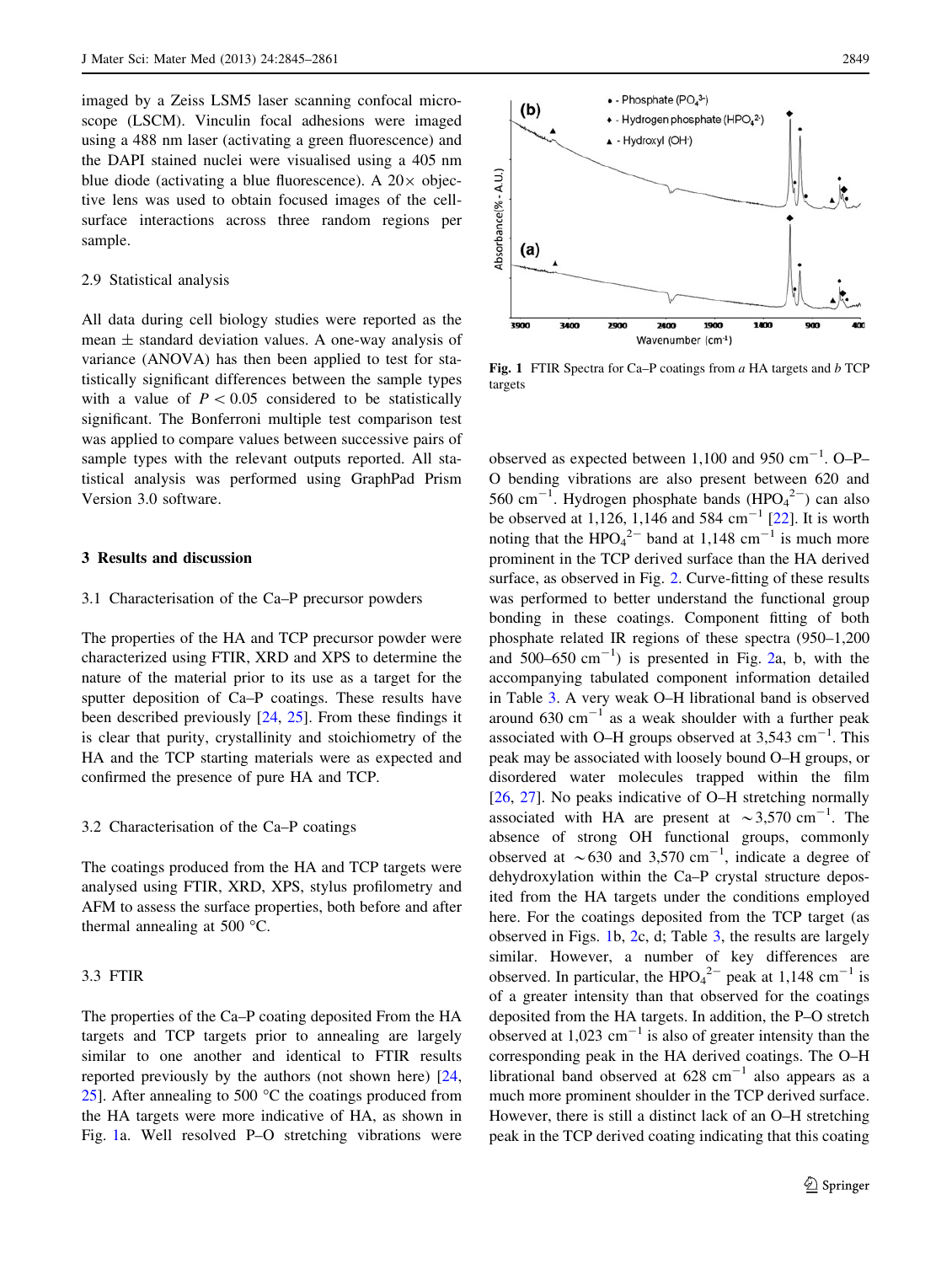<span id="page-5-0"></span>

Fig. 2 Component-fitted FTIR spectra for the two main phosphate vibrational regions ( $\sim$ 1,200–900 and 700–550 cm<sup>-1</sup>) a, b HA targets and c, d TCP targets

is also dehydroxylated, albeit to a lesser degree than the HA derived surface.

# 3.4 XRD

The properties of the Ca–P coating deposited From the HA targets and TCP targets prior to annealing are largely similar to one another and identical to XRD results reported previously by the authors (not shown here) [[22,](#page-16-0) [24](#page-16-0), [25](#page-16-0)]. However, upon PDA (500  $^{\circ}$ C) of the Ca–P coating derived from the HA targets as shown in Fig. [3](#page-6-0)a, peaks that correspond closely to those in the ICDD file #09-0432 for HA are observed. Furthermore, the intensity of the 002 reflection at  $25.9^{\circ}$  2 $\theta$  is higher than would be expected for a HA coating, which suggests that this coating may have a 002 preferred orientation [[22,](#page-16-0) [24](#page-16-0), [25](#page-16-0)]. Similarly, the coatings derived from the TCP targets, as illustrated in Fig. [3](#page-6-0)b shows a diffraction pattern that is largely similar to that deposited from the HA targets. The peak positions for the TCP derived surfaces are identical to that for the HA derived coatings and again correspond closely to those observed in the ICDD file #09-0432 for HA. However, it should be observed that the 002 reflection in the TCP derived coating has a higher intensity when compared to the same peak in the HA diffraction pattern and again indicates a more prominent 002 preferred orientation for the TCP derived coatings. In the case of both the HA and TCP derived coatings, no significant amorphous background hump was observed. In addition to this no other Ca–P phases were detected in the XRD pattern for either PDA annealed coating. Peaks indicative of the underlying titanium interlayer are highlighted in both diffraction patterns shown in Fig. [3](#page-6-0).

# 3.5 XPS

The XPS survey and high resolution scans for the AD Ca–P coatings deposited from the HA and TCP targets shows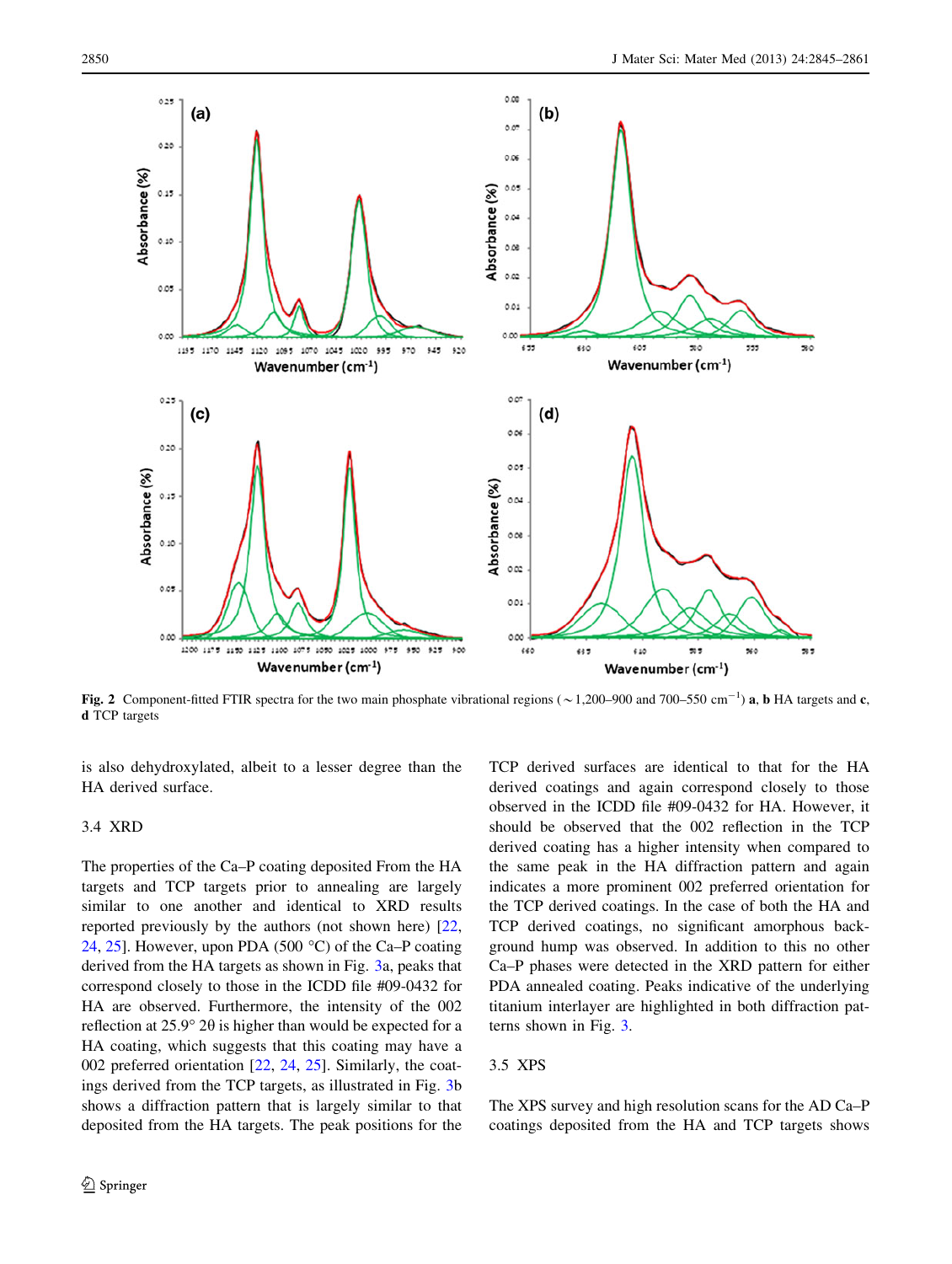<span id="page-6-0"></span>peaks corresponding closely to those reported for HA in the literature (not shown here) [[22,](#page-16-0) [24,](#page-16-0) [25\]](#page-16-0). The Ca/P ratios for the as-deposited HA and TCP derived coatings was  $1.33 \pm 0.01$  and  $1.24 \pm 0.02$ , respectively, as reported in Table [4](#page-7-0). These values are lower than those expected for stoichiometric HA (1.67) and TCP (1.5), respectively. The

Table 3 FTIR bands observed for the Ca–P coatings annealed to 500 °C

|                               | $TCP (cm^{-1})$ | $HA$ (cm <sup>-1</sup> ) |
|-------------------------------|-----------------|--------------------------|
| Phosphate                     |                 |                          |
| Asymmetric stretching $(V_3)$ | 1,004           | 1,002                    |
|                               | 1,024           | 1,023                    |
|                               | 1,081           | 1,083                    |
|                               | 1,104           | 1,109                    |
| Symmetric Stretching $(V_1)$  | 963             | 966                      |
| Asymmetric Bending $(V_4)$    | 548             |                          |
|                               | 561             | 561                      |
|                               | 571             | 574                      |
|                               | 601             | 597                      |
|                               | 615             | 615                      |
| Symmetric Bending $(V_2)$     |                 |                          |
| <b>Hydrogenated Phosphate</b> |                 |                          |
| <b>Asymmetric Stretching</b>  | 1,126           | 1,126                    |
|                               | 1,148           | 1,146                    |
| Bending                       | 581             | 584                      |
|                               | 589             |                          |
| Hydroxyl                      |                 |                          |
| Stretching                    | 3,543           | 3,543                    |
| Libration                     | 628             | 630                      |

Fig. 3 XRD patterns for Ca–P coatings from a HA targets and b TCP targets

corresponding XPS data for the 500  $^{\circ}$ C PDA Ca–P coatings indicates similar peaks positions to those reported for the as-deposited surfaces. High resolution XPS scans for the C1s, O1s, Ca2p and P2p regions of the 500  $\degree$ C PDA Ca–P coating from the HA targets are shown in Fig. [4](#page-7-0)a–d. These plots were used to determine the quantitative data given in Table [4](#page-7-0). The C1s region, shown in Fig. [4](#page-7-0)a has been curve fitted with four different components. The dominant peak (285.0 eV) is attributed to hydrocarbon species, i.e. C–C and/or C–H, present as a result of adventitious carbon contamination [[28–30\]](#page-16-0). The other peaks at 286.8 and 288.5 eV are typical of C–O bonding and C=O bonding, respectively [[28–30\]](#page-16-0). The peak at 289.6 eV is indicative of a carbonate  $(CO_3^2)$  species [\[28–30](#page-16-0)]. The corresponding O 1 s peak shown in Fig. [4](#page-7-0)b can be fitted with two separate peaks. The most intense component at 531.5 eV corresponds to an O–P bonded species and the second peak at 532.9 eV can be attributed to oxygen bonded to carbon and/or  $HPO<sub>4</sub><sup>2–</sup>$  species [\[22](#page-16-0)]. The Ca2p region for this as-deposited coating, shown in Fig. [4](#page-7-0)c exhibits a well-resolved doublet with a  $Ca2p_{3/2}$ component at 347.6 eV and a  $Ca2p_{1/2}$  component at 351.1 eV [\[22](#page-16-0), 28-30]. The Ca2 $p_{1/2}$  and Ca2 $p_{3/2}$  bands are separated by  $\sim$  3.5 eV and have the correct relative intensity ratio of 3:1. The fitted P2p envelope shown in Fig. [4](#page-7-0)d indicates the presence of a single component with a B.E. position of 133.9 eV, which corresponds to the P–O bonding in a Ca–P material [\[22](#page-16-0), [28–30\]](#page-16-0). The Ca/P ratio of the as-deposited Ca/P coatings was  $1.82 \pm 0.06$  as reported in Table [4,](#page-7-0) a value slightly higher than expected for stoichiometric HA (1.67). Similar peak positions are also observed for the 500  $\degree$ C PDA Ca–P coating derived from



- International Centre for Diffraction Data (ICDD) File # 09-0432 • - Titanium Substrate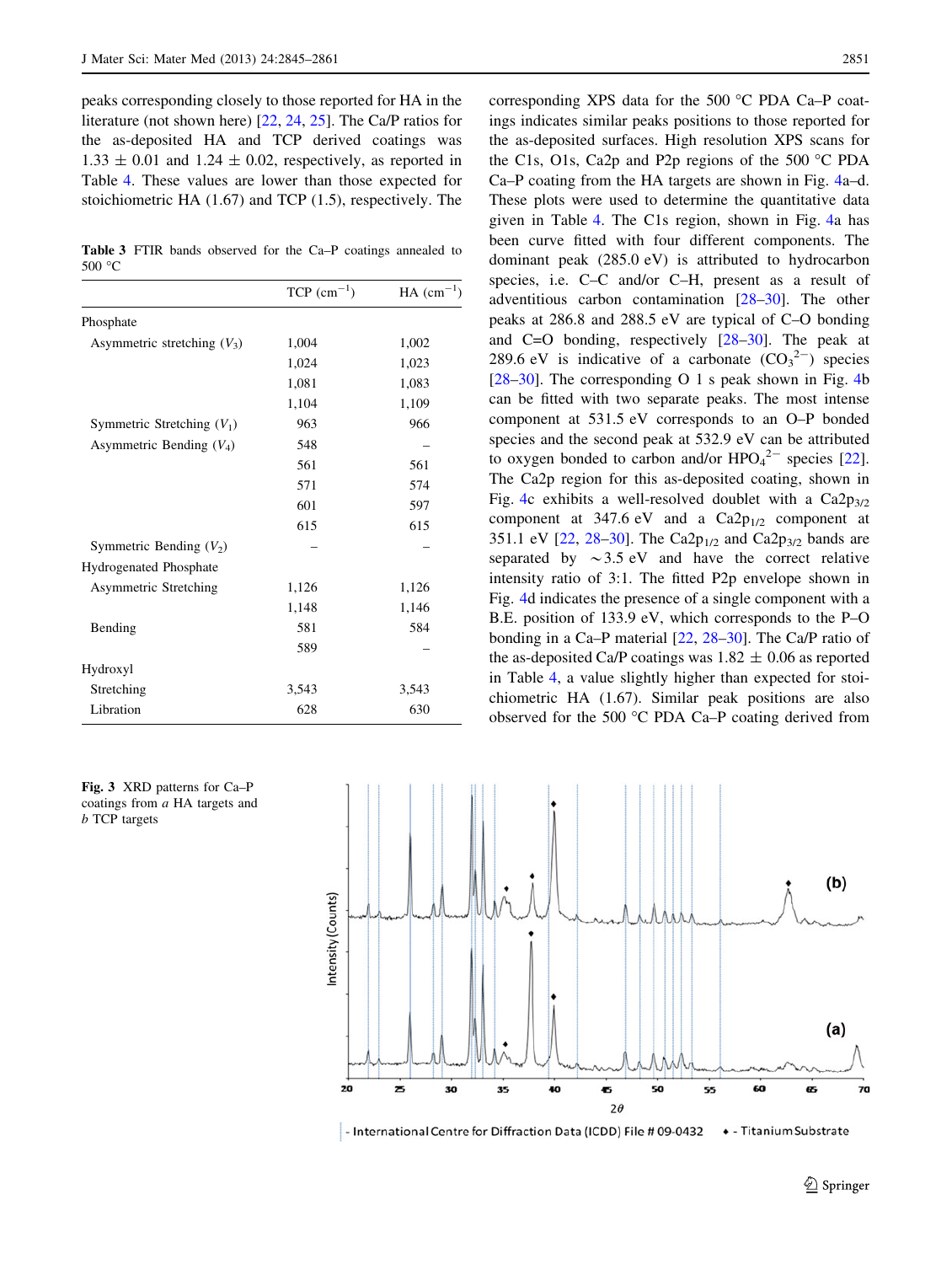<span id="page-7-0"></span>Table 4 Comparative Ca/P ratios determined using XPS analysis

| Target material | Powder          | AD coating      | PDA coating     |
|-----------------|-----------------|-----------------|-----------------|
| 3 TCP           | $1.49 \pm 0.03$ | $1.24 \pm 0.02$ | $1.71 \pm 0.01$ |
| 3 HA            | $1.64 \pm 0.04$ | $1.33 \pm 0.01$ | $1.82 \pm 0.06$ |

the TCP targets as shown in Fig. 4e–h. However, the Ca/P ratio of the TCP derived coatings was seen to increase to  $1.71 \pm 0.01$  after PDA to 500°, as shown in Table 4. This value is close to that expected for stoichiometric HA, and is much lower than that obtained for the HA derived coatings.



Fig. 4 Comparison of high resolution XPS region spectra obtained from the Ca–P surfaces for biological assessment deposited from HA (a–d) and TCP (e–h) targets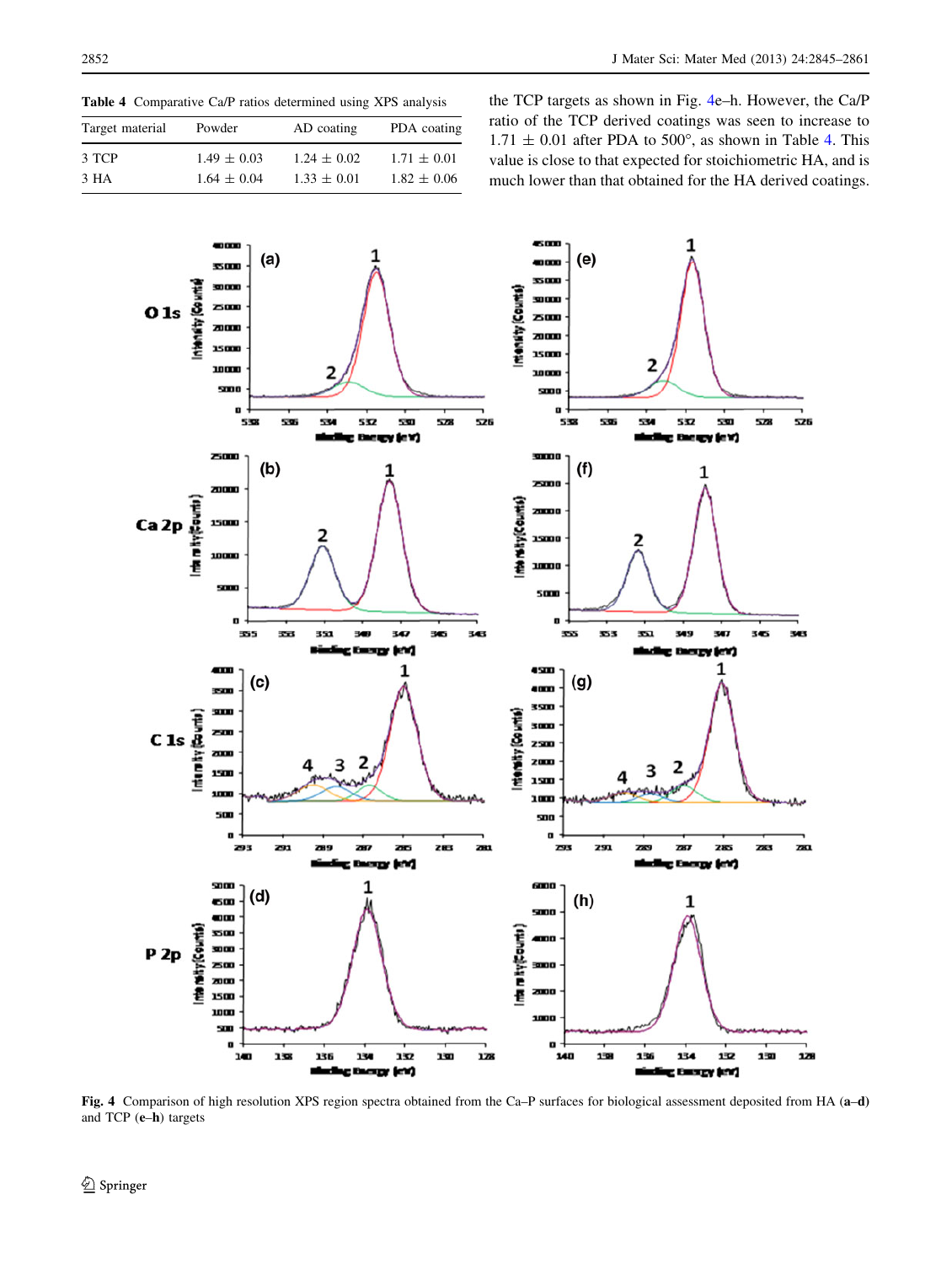#### <span id="page-8-0"></span>3.6 AFM

AFM analysis of the silicon substrate (not shown here) indicated a planar and featureless surface with a low surface roughness value  $(R_a)$  of 1.9 nm  $\pm$  0.4 nm (5  $\mu$ m  $\times$  5  $\mu$ m analysis areas of the samples). After deposition of the titanium interlayer the surface roughness  $(R<sub>a</sub>)$  of the titanium coated silicon (not shown here) was seen to increase significantly  $24.0 \pm 4.0$  nm with the presence of titanium microcrystallites of between 100 and 300 nm in diameter. These microcrystallites form a uniform layer across the surface of the substrate and have dimensions similar to those observed previously on similar planar surfaces [\[22](#page-16-0)]. The corresponding AFM results for the as-deposited Ca–P coating deposited from the HA targets (not shown here) show a relative tendency for the coatings to mimic the substrate topography of the titanium coated silicon substrates. The surface roughness value  $(R_a)$ of the as-deposited HA derived surfaces was  $15.2 \pm 1.4$  nm, which suggests that there has been some in-filling of the surface of the titanium coated substrate by the Ca–P coating (derived from HA targets) due to a slight decrease in the observed surface roughness values. This phenomenon is typical of previous studies utilising similar RF magnetron sputter deposited calcium phosphate coatings [\[6](#page-15-0), [11,](#page-15-0) [13,](#page-16-0) [22](#page-16-0), [24](#page-16-0), [25\]](#page-16-0). The results observed from the TCP derived as-deposited surfaces were identical to those observed for the HA derived surfaces. However, after PDA to 500  $\degree$ C, the surfaces derived from the HA coatings (as shown in Fig. 5a exhibited a lower surface roughness  $(R_a)$ than the corresponding as-deposited surface at  $4.7 \pm 0.8$  nm. However, the surface topography appears to be more homogeneous in nature with Ca–P



Fig. 5 AFM images demonstrating the surface topography of the Ca– P thin films before biological assessment from a HA targets and **b** TCP targets

microcrystallites consistently measuring around 220 nm in diameter (218  $\pm$  29 nm). The 500 °C PDA TCP derived samples show no significant differences from the 500  $^{\circ}$ C PDA HA derived samples with a surface roughness  $(R<sub>a</sub>)$ value of  $5.4 \pm 0.6$  nm and consistent microcrystallite diameters of  $210 \pm 27$  nm. Additional larger spherical features can also been seen periodically on both of these surfaces measuring up to  $1 \mu m$  in diameter. Based on this information the surface topography of the 500  $^{\circ}$ C PDA Ca– P samples are identical in nature, with the only significant differences found to be related to the surface Ca/P ratios and the degree of preferred 002 orientation.

## 3.7 In vitro testing of the Ca–P coatings

Cell adhesion, spreading, viability and proliferation are regarded as the fundamental processes related to assessing initial cell response and subsequently the potential bioactivity of these Ca–P surfaces. Cell adhesion is the first step of cell-surface interactions which in part determines the following stages of cell viability, proliferation and possible cell differentiation (although this remains outside the realms of this research). In this regard, the inability to attain suitable cell attachment may result in cell senescence, and as such, cell adhesion is considered a good indicator of appropriate biocompatibility of these Ca–P surfaces. As the AD Ca–P surfaces were known to be unstable under physiological conditions they were not tested here as part of this study. Only those surfaces annealed to  $500 \degree C$  from the TCP and HA targets were tested in vitro. A titanium coated silicon sample was utilised here as a suitable control.

# 3.8 Cell attachment

The crystal violet assay was utilised to assess cell attachment after 4 h in culture. After 4 h of cell culture a similar



Fig. 6 Results of crystal violet assay for cell attachment between control surface Si–Ti and augmented Ca–P surfaces ( $P < 0.01$ ,  $*$  $P < 0.001$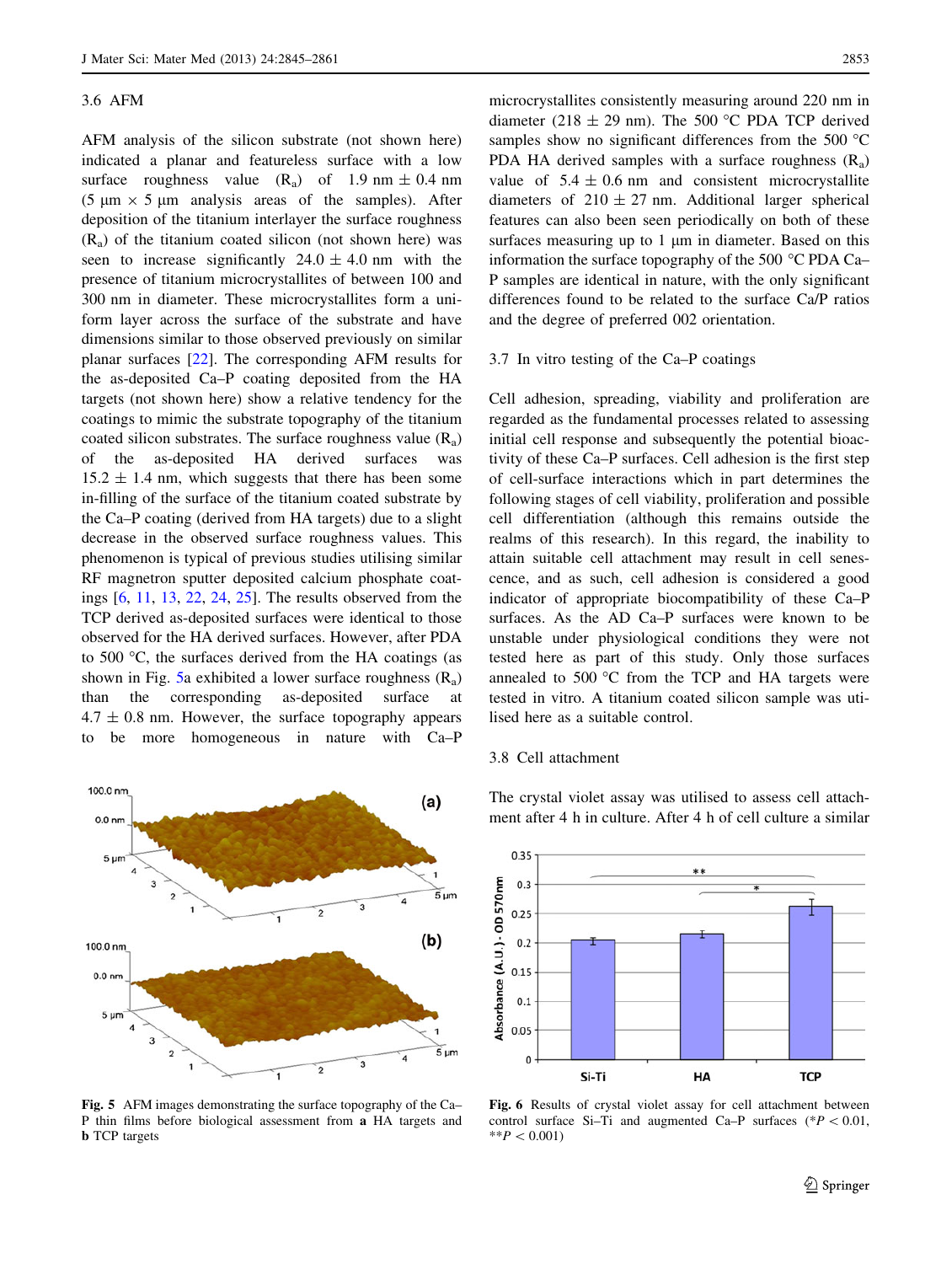level of attachment is observed between the control surface (titanium coated silicon (Si–Ti) and the Ca–P thin films derived from HA targets, both indicating appropriate surface properties for MG-63 cell attachment. However, a significant difference in the cell number is clearly observed between the TCP derived surfaces and both the Si–Ti control and the HA derived coating. Significantly greater cell attachment was also observed on the TCP surfaces in comparison to the control surface ( $P < 0.001$ ) and the HA deposited surface  $(P < 0.01)$  as shown in Fig. [6.](#page-8-0)

# 3.9 Cell viability

Cell viability was determined using a MTT assay after 1, 3 and 7 days in vitro culture. Cell viability was measured as a direct correlation to the OD. The results of the MTT assay can be observed in Fig. 7. It is clearly evident from these results that cells are viable on all surfaces, with a



Fig. 7 Results from MTT cell viability assay of osteoblast-like cells on the control Si–Ti surface and the augmented Ca–P surfaces at **a** 1 day, **b** 3 days and **c** 7 days (\* $P < 0.05$ )

statistically significant difference observed between the optical densities measured at different time points for each of the respective surfaces. In terms of the comparison of cell viability between the treated substrates, it was clear that after 1 day in vitro, an increase in the number of metabolically active cells was found on the thin films deposited from TCP targets. The increase in OD observed in the TCP derived samples was shown to be statistically significant with respect to both the Si–Ti control surface and coating deposited from HA targets ( $P \lt 0.05$ ). No statistical difference could be established between the control surface and the HA target derived Ca–P surface. At the 3 day sampling point, although the greatest increase in cell proliferation is observed on the TCP deposited thin film. There is no statistically significant difference between this surface and the other two samples. However, after 7 days of in vitro culture, the enhanced surface functionality of the Ca–P surfaces in relation to the control surface is clearly evident. Both these surfaces demonstrate a considerably higher rate of cell proliferation compared to the Si–Ti control surface  $(P < 0.05)$ . The measured cell numbers on the Ca–P surfaces, show no discernible difference at this time point between the different Ca–P surfaces. This indicates that after 7 days of cell culture, there is no difference in the number of viable MG-63 cells on either Ca–P surface. It is possible that cell proliferation has ceased due to the limitation imposed by a confluent cell layer. However, it was noted that at the earlier time points a higher degree of cell proliferation exists on the samples with the lower Ca/P ratio surface (TCP targets), therefore indicating confluence may be reached during a shorter time period of in vitro culture.

# 3.10 Cell morphology (SEM analysis)

The morphological evaluation of the adhered cells on a surface provides a level of complimentary qualitative analysis to the data obtained from the biological assays. The cell shape (morphology) is highly indicative of the cell behaviour in relation to both adhesion and viability, as it should be observed that a cell which has a positive interaction with the ideal surface properties will show signs of cell spreading on the surface. This process should occur rapidly when the cell contacts a surface, as demonstrated in Fig. [8](#page-10-0) for the HA derived surface, which shows the morphological behaviour of the cells at 30, 60 min and 4 h of cell culture. It is observed that after 30 min, cell spreading is already underway on all surfaces. However, the majority of the cells viewed at this time point demonstrate rounded cell morphology, indicating that the cells have not fully interacted with the surfaces and full cell attachment has not occurred. Filopodia are seen to be protruding from all the cells on each surface type (Fig. [8](#page-10-0)a–c) at this time-point,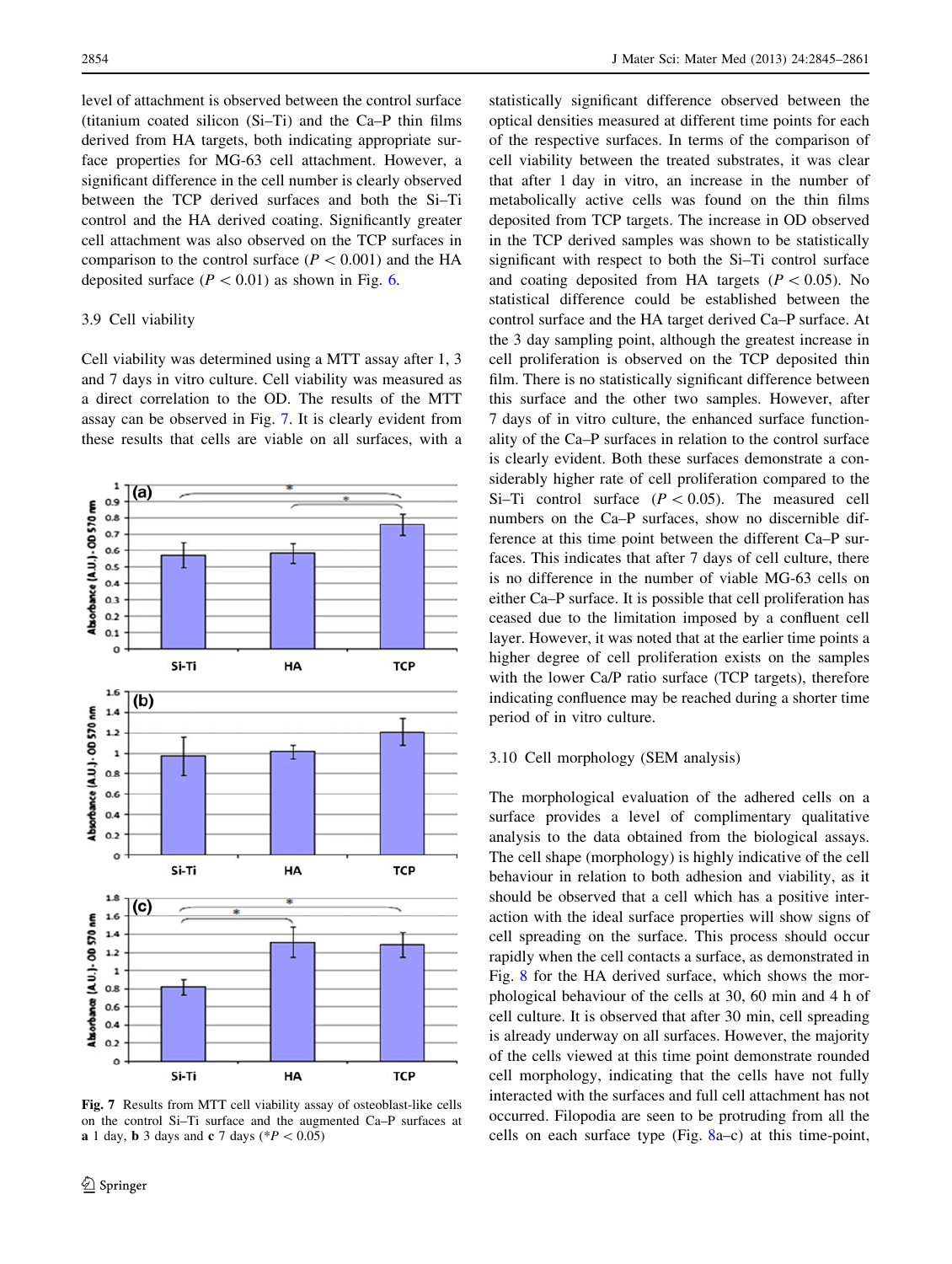<span id="page-10-0"></span>

Fig. 8 SEM images showing cell morphology and spreading after 30, 60 min and 4 h for the varied surfaces for a Si–Ti, and thermally processed Ca–P surfaces b from HA and c from TCP

indicating that the cells have begun to probe the underlying substrate for topographical features to further guide their attachment. The degree of cell spreading observed on both the TCP and HA derived coatings after 60 min of cell culture is highly comparable to the spreading behaviour observed on the titanium thin film control surface. Indications of surface delamination were also observed during the in vitro study of these Ca–P surfaces, as shown in Fig. [9](#page-11-0)d. This may indicate (1) areas of the Ca–P film with an irregularly higher surface energy making them more prone to dissolution and so a weakening of the structural integrity, (2) strong adhesive forces generated by cell attachment capable of dislodging surface fragments or (3) issues associated with the cell-surface fixation process. At both the 60 min and 4 h stage of cell culture the adhered cells have spread out across the different surfaces with the cells exhibiting a fibroblastic morphology, as can be seen in Fig. 8 [\[31](#page-16-0)]. After 1 and 4 h cell culture in vitro, the SEM analysis suggests the MG-63 cells are well adhered to all the surfaces tested (including the Ti–Si control), indicating that each of these surfaces display appropriate biocompatibility. A further interesting observation here is the fact that the surface morphology of the coatings undergoes a degree of change at these early time points in culture

(between 30 and 60 min in particular as shown in Fig. 8). It is noted that after 60 min the surfaces of both Ca–P coatings had an increased density of spherulitic features (of diameters of between  $200$  nm and  $1 \mu m$ ) when compared to the 30 min stage. These features are random in their arrangement right across each different coating. After 4 h the spherulitic features are not observed continuously across the whole surface of the coatings, with some areas exhibiting a degree of porosity and others appearing to delaminate.

After 24 h of cell culture, there was a general observation that the cells which adhered to the Si–Ti surfaces demonstrated a degree of cell spreading, however a high relative proportion of the cells still presented a rounded morphology, and as such, non-optimised adhesion. The Ca–P surfaces were observed to promote a greater number of cells displaying a well spread morphology. SEM images of these surfaces can be observed in Fig. [9](#page-11-0)a, c. Additionally, from these images the density of attached cells on the surface was established to be higher on the surface with a lower Ca/P ratio (from the TCP targets). The images obtained and presented in this figure are representative of the conditions observed across the rest of both of the different Ca–P surfaces. Although the nature of SEM images,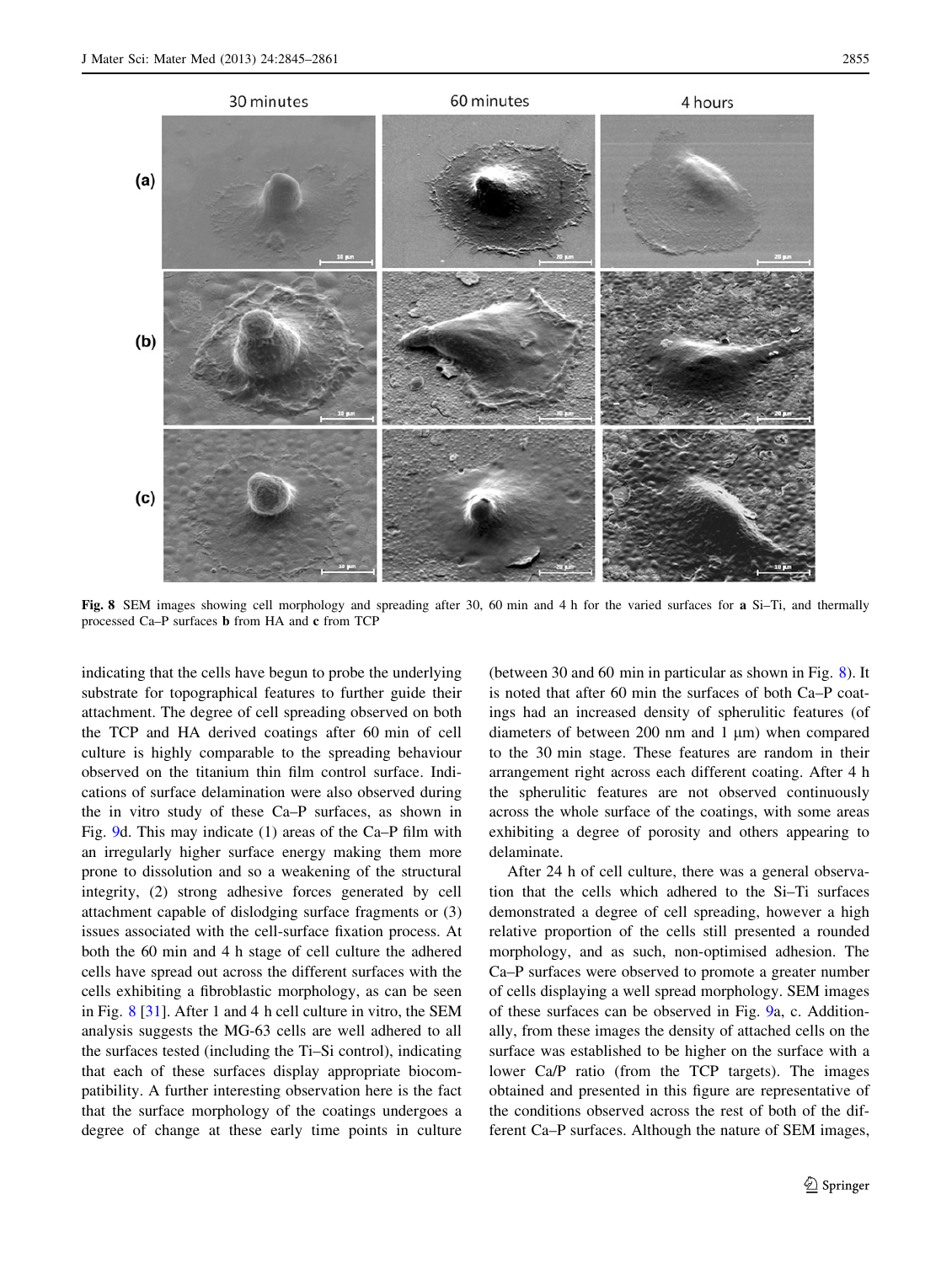<span id="page-11-0"></span>Fig. 9 SEM images demonstrating the filopodia protruding from the cell membrane and contacting the surface of the Ca–P films for the HA derived surface (a, b) and the TCP derived surface (c, d)



such as those exhibited here, are qualitative, an increase in the number of well adhered and metabolically active cells on the TCP derived surfaces after 24 h of cell culture does agree with the results observed in both the crystal violet and MTT assays at the same sampling time points.

In the higher magnification SEM images of the cell response to the sputtered Ca–P thin films, observed in Fig. 9b, d, filopodia are shown to extend out from the cell membrane in the order of tens of microns. This was observed on both surfaces. However, this phenomenon was more prominent on the TCP derived surface with a lower Ca/P ratio (1.71). The cellular interactions with this Ca–P surface clearly shows the filopodia of the cell membrane adhering to the surface of the curved topography of the grains present in the coating. This suggests the osteoblastic MG-63 cells are responsive to the topographical features presented by this Ca–P thin film, which are largely on the meso- to micro scale  $(>=200 \text{ nm in diameter}).$ 

# 3.11 Immunofluorescent imaging of vinculin focal adhesions

The immunofluorescent staining of the MG-63 cells on the control and Ca–P surfaces revealed varying levels of vinculin adhesions on the peripheries of the cell membranes. After 1 h of cell culture in vitro, the cells adhered to the various surfaces were exhibiting a rounded morphology. On the control surface (Ti–Si) vinculin expression demonstrated a homogeneous distribution around the entire boundary of the cell. No clear areas of localisation of this attachment protein were observed during confocal analysis.

In contrast, the Ca–P surfaces demonstrated clear areas of localised vinculin focal adhesions. These accumulations of vinculin at basal sites of the cellular membranes can be observed in Fig. [10](#page-12-0)b, c. On comparison to the SEM analysis of these cells, an even distribution of vinculin at the membrane of more rounded cell morphologies is noted, whereas cells which are demonstrating a well spread morphology exhibit a preferential localisation of vinculin agglomerates at the extremities of the cell periphery. This phenomenon was observed more frequently during the analysis of the surfaces deposited from TCP targets, with the fluorescence from sites of localised vinculin displaying a greater intensity. It should also be highlighted that instances of filopodia expansion across the material surface generally exhibited higher levels of vinculin than the adjacent regions of cell membrane. Filopodia were generally observed to extend further on the lower Ca/P ratio surfaces (derived from TCP targets) indicating a greater affinity for secure cell attachment at early stages of cell culture on these surfaces.

At 24 h of cell culture, the MG-63 cells no longer exhibit the rounded morphology observed at the very early stages of attachment and instead demonstrate extensive cell spreading on all the surfaces. The extension of the cells in one direction, (with a significantly reduced cell aspect ratio), illustrates the evolution of a more fibroblastic morphology of this cell line. This change in cell shape to the well spread form of a more mature cell is suggestive of a strong cell-surface adhesion which may promote subsequent cellular processes. On both the Si–Ti control surface and the Ca–P surface deposited from HA targets, the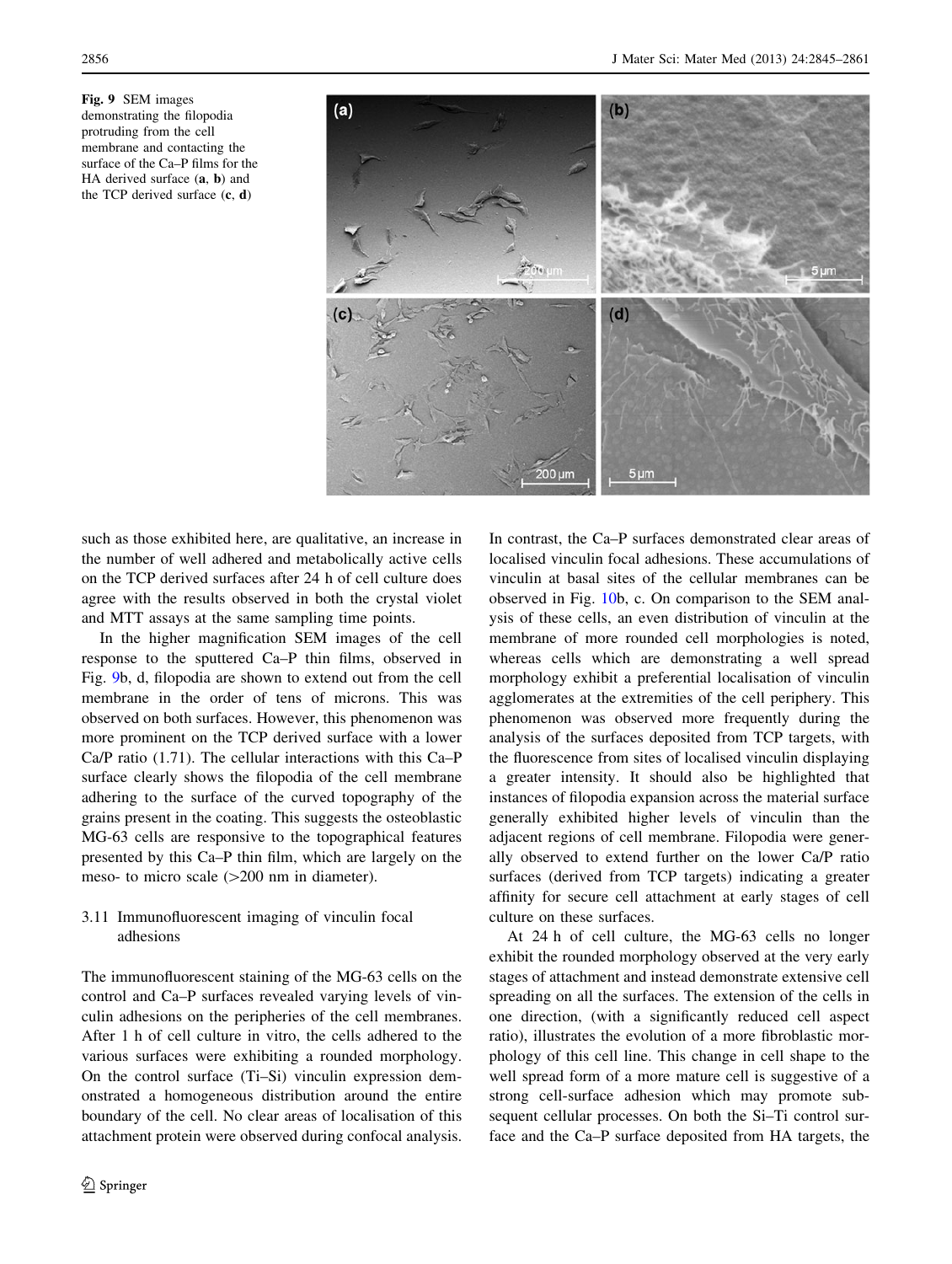<span id="page-12-0"></span>

level of vinculin fluorescence demonstrates a homogeneous distribution across the cellular membrane indicating a greater affinity for this type of surface to promote complete cell adherence.

In the case of the Ca–P surface derived from the TCP targets, a more intense fluorescence related to the presence of vinculin was noted, indicating a higher concentration at the edges of the osteoblastic membrane. In addition a number of regions of clear protein localisation were observed. These observations therefore suggest an enhanced level of focal adhesion contacts with the surface. In this regard these lower Ca–P ratio surfaces indicate an enhanced functionality with respect to ensuring strong levels of cell attachment. The development of an improved cell adhesion response to these surfaces supports the same pattern observed at 60 min in the culture environment. The results suggest a greater affinity of these lower Ca/P ratio surfaces (derived from TCP) to support enhanced cell adhesion.

# 4 Discussion

RF magnetron sputter deposition from two sets of varied Ca–P phase targets was utilised to create thin films with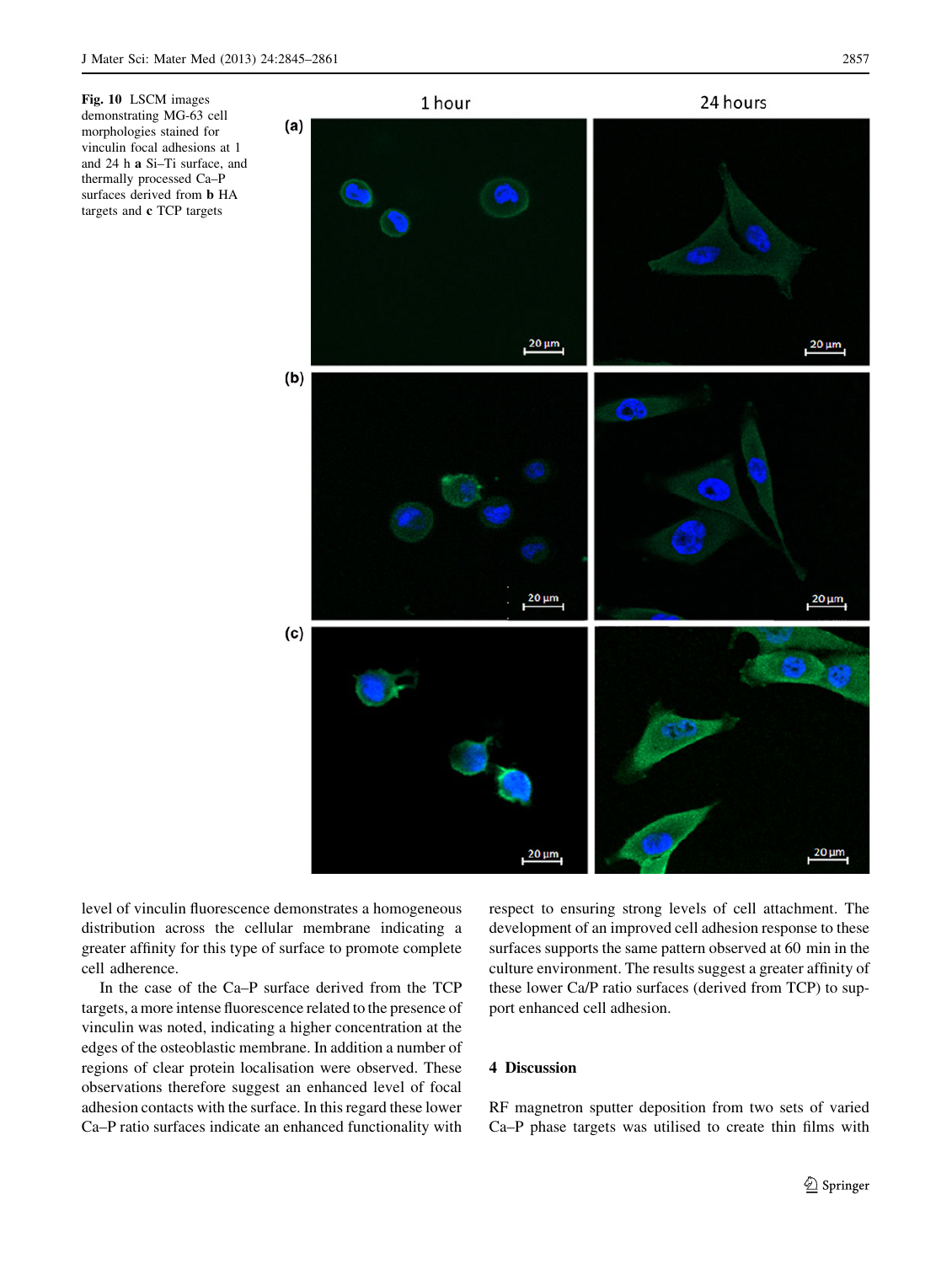controlled surface properties. A clear variation in the surface Ca/P ratio was evident between these coatings. However, the surface topography of both sets of coatings were largely similar, with only a marginal difference in the size of the average surface features reported from the AFM results. This allowed for the coatings to be tested in vitro, whereby the main variation was down to only the chemistry of the different surfaces, most notably the Ca/P ratio.

The surface Ca/P ratio of the thin films deposited from three HA targets and three TCP targets were determined to be  $1.82 \pm 0.06$  and  $1.71 \pm 0.01$ , respectively. The Ca/P ratio of the coating deposited from TCP targets was therefore closer to stoichiometric HA (1.67). FTIR analysis highlighted the fact that there had been hydrogenation of the phosphate functional groups in both Ca–P films; however, it was more pronounced in the TCP derived films as illustrated in Fig. [2a](#page-5-0), c. Conversely, both the Ca–P coatings deposited in this way exhibited a strong degree of dehydroxylation, with the HA derived coating showing less hydroxylation in comparison to the TCP derived surfaces. Reduced hydroxylation is suggested to have a significant influence on the atomic ordering of Ca–P coatings [\[32](#page-16-0), [33](#page-16-0)] and their subsequent stability in physiological environments  $[6]$  $[6]$ . A significant reduction in  $OH^-$  groups suggests the charge balance necessary within the crystal structure must therefore be provided by other means. HA is understood to undergo carbonate  $(CO_3^2)$  substitution within the crystal lattice at multiples sites. Most notably, A type substitution (for  $OH^-$  groups), B type substitutions (for  $PO_4^3$ <sup>-3</sup> groups), or both (AB) substitution are acknowledged as providing for charge balance in the lattice structure of HA [[32](#page-16-0), [34](#page-16-0)]. It is now widely accepted that in natural apatite, B type substitutions dominate [\[32](#page-16-0)]. The FTIR results obtained here cannot confirm the presence or absence of  $CO_3^2$  groups in the lattice of any of the samples due to the observed specular reflectance in the spectra above  $1,200 \text{ cm}^{-1}$ , therefore a direct determination of A, B or AB substitution cannot be made here. However, the XPS analyses of the coatings do confirm  $CO_3^2$  in these coatings from the presence of significant peaks at around 289–290 eV in the C1s envelope [[22,](#page-16-0) [24](#page-16-0), [25](#page-16-0)]. In consideration of this it appears logical that  $CO_3^2$  substitution exists in coatings, and it is this species that acts to balance the charges within both samples deposited here. However, given the FTIR results the role of  $HPO<sub>4</sub><sup>2–</sup>$  substitution within the lattice cannot be discounted. It is important to highlight that  $CO_3^2$ <sup>-</sup> was only detected via the XPS analysis, whereas  $HPO_4^2$  was detected by both the XPS and FTIR analyses. It was assumed as no other impurities were present as only  $CO_3^2$  and  $HPO<sub>4</sub><sup>2–</sup>$  were detected in any of the analyses performed. For example, no evidence for the presence of CaO,  $Ca(OH)_{2}$  or  $CaCO<sub>3</sub>$  was found in the XRD, FTIR or XPS analyses. Therefore, both the different Ca–P coatings produced here can be said to resemble something close to naturally occurring apatite in bone rather than pure HA in that they contain carbonate, are dehydroxylated and non-stoichiometric [[35\]](#page-16-0). Furthermore, it is assumed that the material deposited here is not a calcium deficient hydroxyapatite (CDHA) material either  $[Ca_{10-X} [(PO_4)_{6-X} (HPO_4)_X](OH)_{2-X}$ , as this would result in a material that has a Ca/P ratio less than 1.67 [[32\]](#page-16-0). Furthermore, the presence of  $CO_3^2$  is not provided for in this CDHA system. As mentioned previously, as no CaO,  $Ca(OH)_2$  or  $CaCO_3$  (or other Ca–P phases) species were detected, these species could not be responsible for the high Ca/P ratios in the different coatings deposited here. In this study both of the coatings deposited had Ca/P ratios higher than 1.67 (1.71 and 1.82 for the TCP and HA derived coatings, respectively). The possible stoichiometry of the TCP and HA derived coatings here may be described by the formula  $Ca_{10-X}(PO_4)_{6-X}(CO_3)_X(OH)_{2-X}$  (Ca/P ratio  $\geq$  1.67) [[32\]](#page-16-0). However, this would discount the presence of  $HPO_4^2$ <sup>-</sup> species in the lattice. Therefore, it is suggested that the possible formula for the coatings produced here could be described by  $Ca_{10-X-Y/2}[HPO_4)(PO_4)]_{6-X-Y}(CO_3)_Y(OH)_{2-X}$  [\[36\]](#page-16-0). The presence of both  $\text{[Ca}_{10-X} \text{[(PO<sub>4</sub>)<sub>6-X</sub>(HPO<sub>4</sub>)<sub>X</sub>](OH)<sub>2-X</sub>}$  and  $Ca_{10-X}(PO_4)_{6-X}(CO_3)_X(OH)_{2-X}$  species cannot be discounted as well, along with the possibility of labile  $CO_3^2$  and  $HPO<sub>4</sub><sup>2-</sup>$  in the lattice [\[37](#page-16-0)]. Given the range of possibilities here and the results obtained it is difficult to determine the exact formulae of the coatings produced. Despite this, the XRD and FTIR results do confirm the presence of dehydroxylated HA in the coatings and the FTIR and XPS results confirm the presence of both  $CO_3^2$  and  $HPO_4^2$  species. The  $CO_3^2$ <sup>-</sup> and HPO<sub>4</sub><sup>2-</sup> appear either as substitutional ions in the lattice of the coatings obtained (or as labile materials), or both. Further to this, the TCP derived coating has a slightly higher level of  $CO_3^2$ <sup>-</sup> and  $HPO_4^2$ <sup>-</sup> as can be seen in the FTIR and XPS results. In addition, the surface Ca/P ratio of the TCP deposited films demonstrated a greater affinity with the values associated with natural apatite [[34](#page-16-0)]. These are small, but perhaps significant differences that may influence the stability of the coatings in a physiological environment and its biological performance, in vitro.

Introduction of these Ca–P films into the in vitro cell culture environment produced a number of interesting results. Both the sputter deposited thin films displayed appropriate cell adhesion and proliferation compared to the titanium control surface. Suitable cell attachment on a surface supports the development of normal cell activity. During the attachment assay it was apparent that the Ca–P surface deposited from the TCP targets displayed a greater affinity for osteoblastic attachment that both the control and higher Ca/P ratio film. Enhanced levels of cell attachment during the initial stages of interaction with a physiological environment may be interpreted as an effective response which should support cell proliferation and possible osteogenesis [\[38](#page-16-0)]. This was subsequently confirmed during an assessment of the expressed cell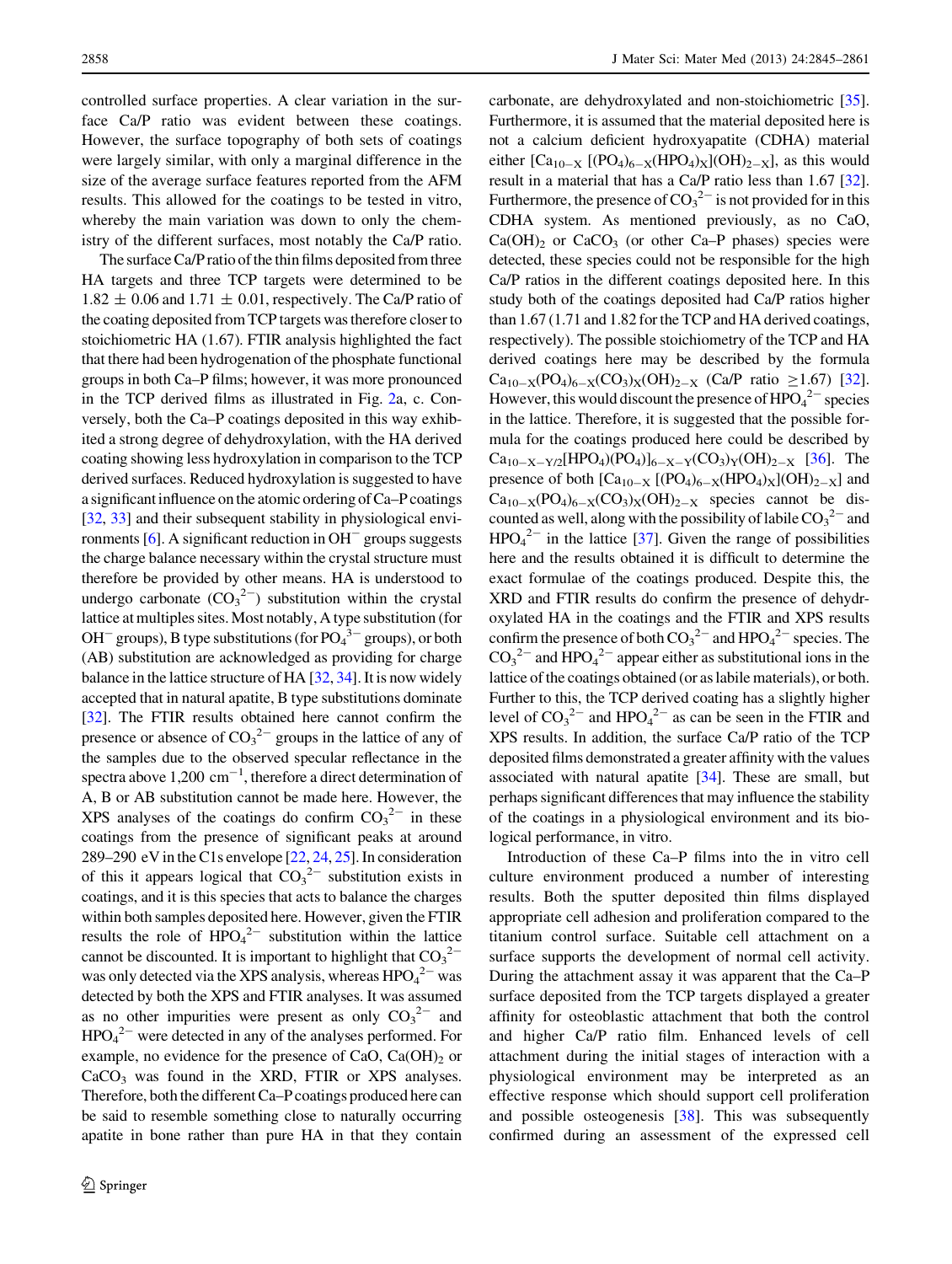proliferation on these surfaces. After 7 days of cell culture, the number of viable cells on both surfaces was significantly greater than the control surface, although no statistical difference was observed between the Ca–P surfaces. However, it was noted that at the early stages of cell culture (1 and 4 days) the lower Ca/P ratio (TCP targets) demonstrated enhanced proliferation of osteoblastic cells. Morphological analysis using SEM also demonstrated appropriate levels of cell spreading at earlier time points of cell culture and throughout the study on both Ca–P surfaces. This is highly indicative of appropriate cell attachment, and therefore can be regarded as a measure of surface biocompatibility. In addition, the nature of the surface chemistry of the lower Ca/P ratio film may provide more suitable conditions for osteoblastic cell activity. A further interesting observation here was the change in the nature of the surface features at the very early stages of cell culture, most notably up to 60 min. There is a clearly observed increase in the density of surface features (between  $200 \text{ nm}$  and  $1 \mu \text{m}$  in diameter) between the 30 min and 60 min stages of cell culture. This may indicate a degree of dissolution and re-precipitation of both Ca–P coatings deposited here. Previous studies by the authors have shown that largely crystalline Ca–P coatings can undergo dissolution even after only 1 h of immersion in PBS solution [[15\]](#page-16-0). Given the fact that cell culture conditions represents a significantly more aggressive environment than PBS it is not inconceivable here that these Ca–P surfaces are dissolving and re-precipitating at this very early time point. A further interesting highlight of this work is the fact that the coatings both show a high degree of preferred 002 orientation (as shown by XRD analysis). Previous work by Kim et al. [[39\]](#page-16-0) has highlighted that such coatings can undergo dissolution and re-precipitation within a very short timeframe, such as that studied here. Indeed, the study of Kim et al. demonstrated that such a phenomenon was possible followed by homoepitaxial growth, although there is no evidence for this happening here as appropriate analysis of the surface restructuring mechanism has not been undertaken. At the 4 h stage of culture the coating appears to undergo further dissolution, however, the nature of this dissolution is heterogeneous in nature. In some areas the Ca–P coatings appear to be porous in nature (along with some areas of delamination mentioned previously). However, there are also areas still showing significant spherulitic features on the surface which are still evident after 24 h of culture as highlighted in Fig. [9.](#page-11-0) As the surface of both of these coatings has been shown to be calcium rich, this may have been, in part, responsible for the initial dissolution of the thermally annealed coatings and appears to be consistent with nonstoichiometric (or incongruent) dissolution described in detail by Dorozhkin previously [[40,](#page-16-0) [41\]](#page-16-0). This is normally

the case when a surface layer has a chemical composition that is different from that of the bulk material and only ever occurs on the nano-scale [[15\]](#page-16-0).

The continued actions observed by cell membrane filopodia at 24 h of in vitro culture suggest a higher predilection of cell interactions with these TCP derived surfaces. Additionally, probing of the cell surface and attachment (before possible cell migrational behaviour) by these cell membrane protrusions appeared to interact preferentially with the surface features of the coatings (as observed at 24 h). Therefore the ability to present more significant surface topography under physiological conditions may be increasing the surface functionality, which would promote cell attachment [\[42](#page-16-0)]. As previously demonstrated in other studies, the ability to significantly increase the surface roughness of sputter deposited Ca–P thin films using topographically appropriate substrates could provide the ability to introduce enhanced cell attachment on these surfaces [\[6](#page-15-0)]. Finally the accumulations of vinculin at the cell membrane peripheries which denote the focal adhesion sites of the cell were more clearly evident on the Ca–P surface which demonstrated a lower Ca/P ratio (from the TCP targets). This was shown to be the case at both time points of immunofluorescent staining. These results support the attachment and cell spreading previously observed during the biological characterisation, and again indicates that Ca–P surfaces deposited from the lower Ca/P ratio targets (TCP targets) demonstrate a clear advantage in terms of the promotion of cell attachment and bioactivity (proliferation) compared to the more conventionally deposited surfaces (from HA targets). As stated earlier, these surfaces had a much lower Ca/P ratio than the HA derived coatings, slightly lower levels of carbonate and a higher degree of preferred 002 orientation. These coatings produced from the HA targets are therefore slightly more calcium rich than the TCP surfaces. Previous studies utilising these coatings have shown that calcium rich coatings mediate the adsorption of proteins and control the subsequent cellular attachment and proliferation of osteoblast cells [\[31](#page-16-0)]. Notwithstanding the fact that the HA derived coating has a higher Ca/P ratio and is more calcium rich than the TCP derived coating, it may have been expected that this coating provided a more appropriate surface to promote the initial cellular attachment and proliferation. However, this was not the case in this study, which leads the authors to suggest that the optimised Ca/P ratio for controlling the initial cellular response, in vitro, may lie somewhere between stoichiometric HA and the higher Ca/ P ratio obtained from the HA deposited from the HA targets. It has been reported that the bioactivity attributed to Ca–P materials originates due to the actions of free  $Ca^{2+}$ ions, [[43](#page-16-0)] however it has been noted that an overenrichment of this environment with  $Ca^{2+}$  (and  $PO<sub>4</sub><sup>3-</sup>$ )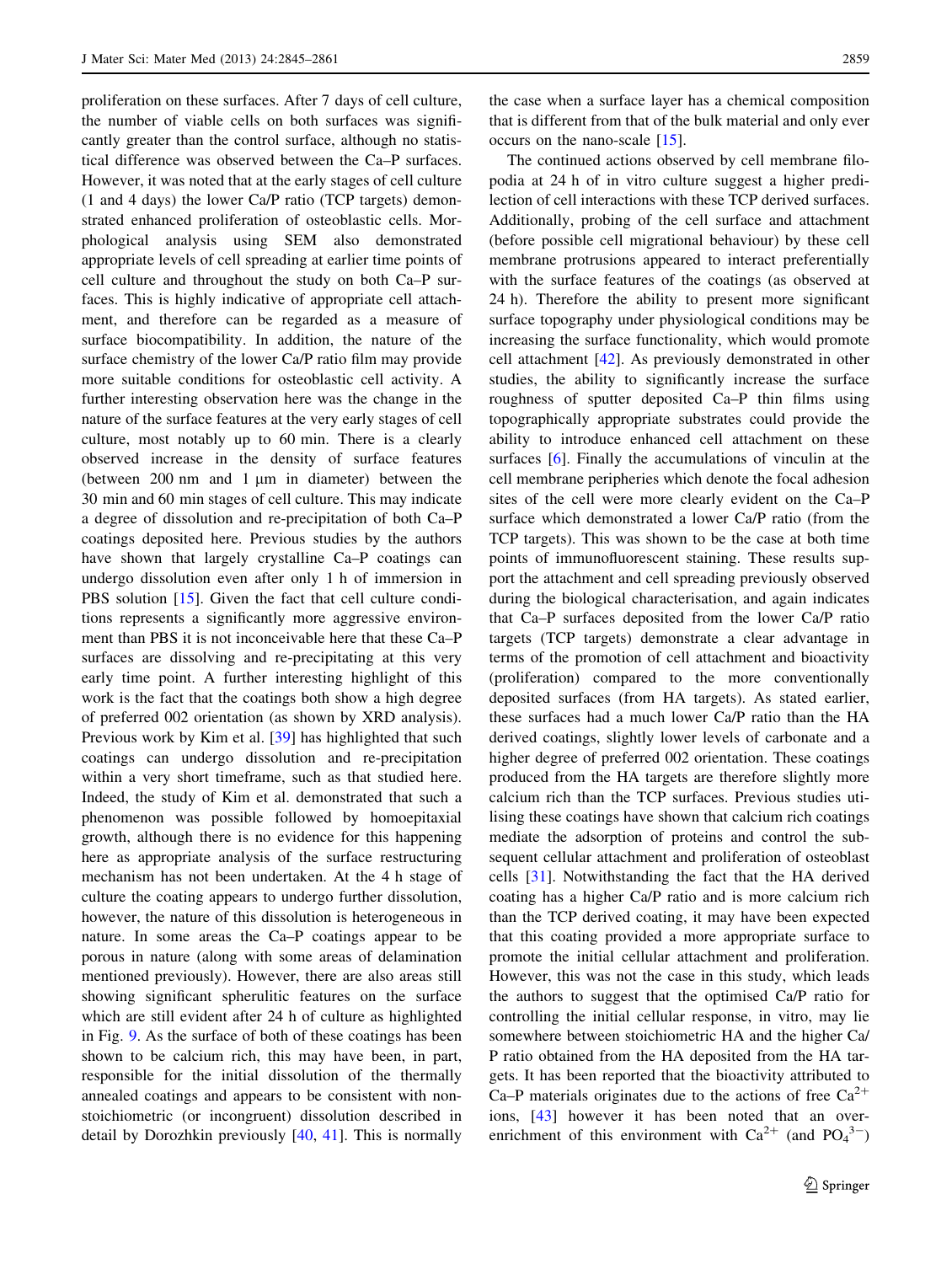<span id="page-15-0"></span>components can cause adverse reactions to biological tissue and host cellular activities, such as cell apoptosis [\[44](#page-16-0), [45](#page-16-0)]. Without ignoring the role of stoichiometry here, the fact that both coatings had a preferred 002 orientation (with a greater degree of 002 orientation observed in the TCP derived surface) may have allowed for an enhanced osteoblastic response. Indeed, previous work by others has shown that preferred c-axis orientation can enhance the cellular response in vitro, in particular for mesenchymal stem cells (MSC) [\[39](#page-16-0)]. This would also support the initial in vitro results seen here. Previously there has been debate within the literature regarding whether crystalline or amorphous coatings better support osteoblast cell growth [\[18](#page-16-0)]. Clearly the results here indicate that even apparent crystalline coatings are not entirely stable in vitro, but that crystalline coatings with preferred orientation (along with a specific stoichiometry) may provide a successful route to controlling the resultant biological performance of such surfaces.

Although the Ca/P ratio and the preferred 002 orientation do appear to have a significant role to play in mediating the initial cellular response in this study, the surface topography is also important. Specifically, the interactions of the filopodia with the surface topography, observed in the SEM images, provide direct evidence for this. Additionally, the carbonate levels within the coatings could also have influenced the in vitro results observed. However, given the marginal difference in the carbonate levels recorded between the different coatings and the relatively low concentrations involved, stoichiometry and preferred orientation are more likely to have been the overriding reasons for the enhanced results of the TCP derived surfaces. Previous studies by others have shown that much higher carbonate concentrations are normally required to enhance osteoblast activity, in vitro [\[46](#page-16-0)].

# 5 Conclusion

The ability to predetermine Ca–P surface properties is of the utmost importance in terms of controlling a biological response. The surface properties observed in the TCP targets were more characteristic of naturally occurring apatite. Furthermore, the TCP derived thin films, which demonstrated a preferred 002 orientation along with lower surface Ca/P ratio and carbonate levels clearly established an enhanced osteoblastic cell response in terms of cell adhesion and cell proliferation in the earlier stages of cell culture than the surfaces deposited from the HA material. An improvement in the initial cell attachment and a potential for increased cell proliferation rates is viewed as a highly advantageous result in relation to controlling the osteoblast response on these surfaces. Therefore, the work highlighted here shows that engineering specific characteristics into these sputter deposited coatings represents a direct way to influence subsequent cell-surface interactions. What is very apparent here is the need to control both the surface chemistry and the surface topography when trying to influence the initial osteoblast response, as both are important in this regard. The critical aspects of this work highlight that small differences in surface properties, namely stoichiometry and c-axis orientation can have a significant influence on the subsequent biological response, something that needs to be carefully considered when designing such surfaces in the future.

Acknowledgments The authors would like to acknowledge the PhD funding provided by the Department of Education and Learning Northern Ireland to support his work.

## References

- 1. Surmanev RA. A review of plasma-assisted methods for calcium phosphate-based coatings fabrication. Surf Coat Tech. 2012;206: 2035–56.
- 2. Kaciulis S, Mattogno G, Pandolfi L, Cavalli M, Montenero A, Gnappi G. XPS study of apatite-based coatings prepared by sol– gel technique. Appl Surf Sci. 1999;151:1–5.
- 3. Gottlander M, Johansson CB, Wennerberg A, Albrektsson T, Radin S, Ducheyne P. Bone tissue reactions to an electrophoretically applied calcium phosphate coating. Biomaterials. 1997;18:551–7.
- 4. Kokubo T. Formation of biologically active bone-like apatite on metals and polymers by a biomimetic process. Thermochim Acta. 1996;280(281):479–90.
- 5. O'Hare P, Meenan BJ, Burke GA, Byrne G, Dowling D, Hunt JA. Biological responses to hydroxyapatite surfaces deposited via a coincident microblasting technique. Biomaterials. 2010;31:512–22.
- 6. Boyd AR, Burke GA, Duffy H, Cairns ML, Meenan BJ. Characterisation of calcium phosphate/titanium dioxide hybrid coatings. J Mater Sci Mater Med. 2008;19:485–98.
- 7. Ueda K, Narushima T, Goto T, Katsube T, Nakagawa H, Kawamura H, Taira M. Evaluation of calcium phosphate coating films on titanium fabricated using RF magnetron sputtering. Mater Trans. 2007;3:307–12.
- 8. Thian ES, Huang J, Best SM, Barber ZH, Bonfield W. Surface modification of magnetron-sputtered hydroxyapatite thin films via silicon substitution for orthopaedic and dental applications. Surf Coat Technol. 2011;205:3472–7.
- 9. van Dijk K, Schaeken HG, Wolke JGC, Maree CHM, Habraken FHPM, Verhoeven J, Jansen JA. Influence of discharge power level on the properties of hydroxyapatite films deposited on Ti6A14V with RF magnetron sputtering. J Biomed Mater Res. 1995;29:269–76.
- 10. Yonggang Y, Wolke JGC, Yubao L, Jansen JA. The influence of discharge power and heat treatment on calcium phosphate coatings prepared by RF magnetron sputtering deposition. J Mater Sci: Mater Med. 2007;18:1061–9.
- 11. Boyd AR, Duffy H, McCann R, Cairns ML, Meenan BJ. The Influence of argon gas pressure on co-sputtered calcium phosphate thin films. Nucl Instrum Meth B. 2007;258:421–8.
- 12. van Dijk K, Schaeken HG, Maree CHM, Verhoeven J, Wolke JGC, Habraken FHPM, Jansen JA. Influence of Ar pressure on R.F. magnetron-sputtered  $Ca<sub>5</sub>(PO<sub>4</sub>)<sub>3</sub>OH$  layers. Surf Coat Technol. 1995;76–77:206–10.